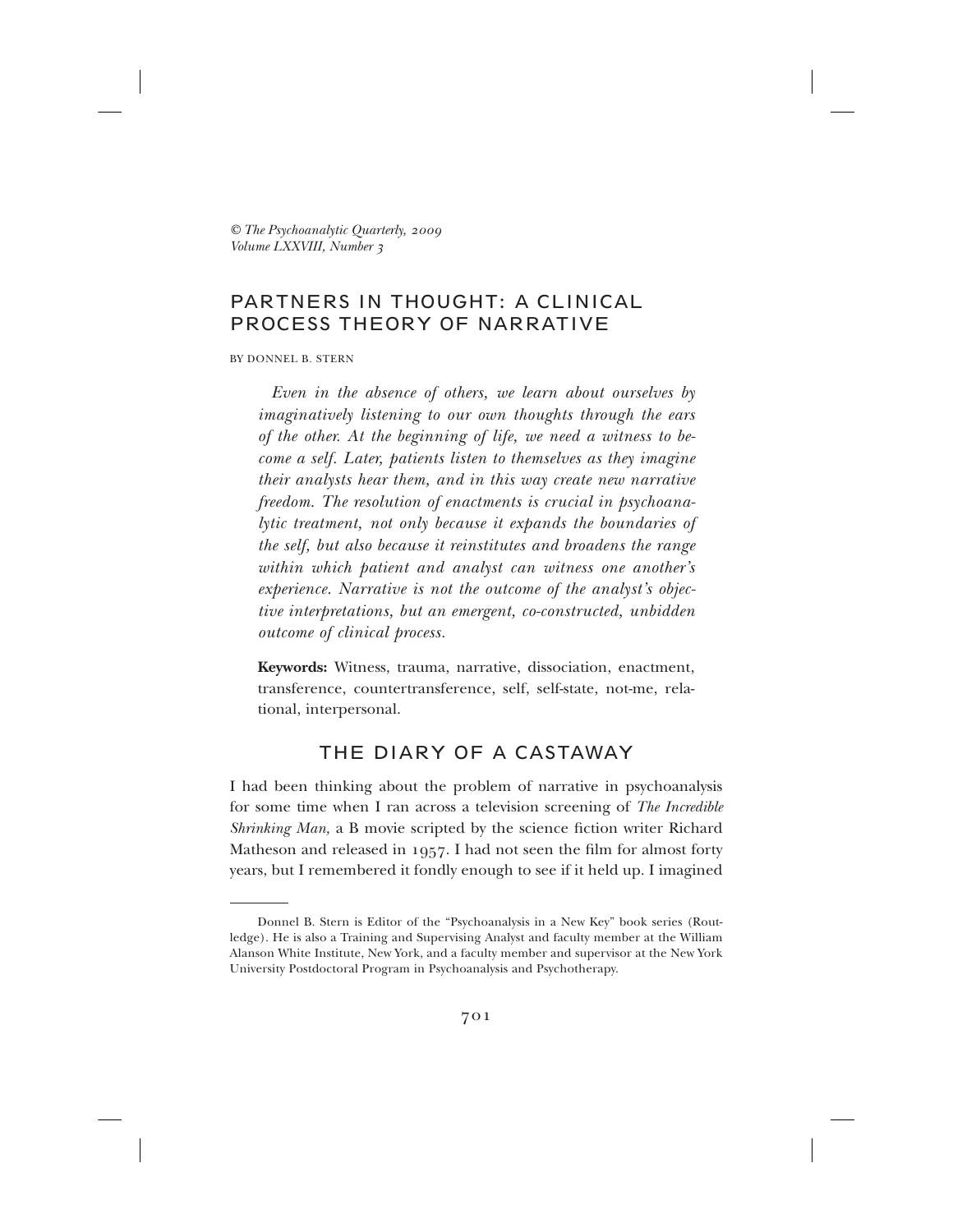that immersing myself again in the atmosphere of one of those awful, innocent '50s science fiction movies would be nostalgic.

Unexpectedly, it was a good deal more than that, and not only because the movie was better than I understood when I first saw it. I had long felt that new narrative in psychoanalysis is not simply the outcome of the analyst's objective interpretation, as Schafer (1983, 1992) and Spence (1982, 1987) portrayed it, but is instead the unbidden outcome of unconscious aspects of clinical process. Oddly enough, by helping to direct and cohere my thoughts on this point, *The Incredible Shrinking Man* jump-started the interpersonal/relational psychoanalytic understanding of narrative construction that I offer in this essay. The understanding I present, though, is based not only in a certain kind of theory; it is also rooted in a personal sense of clinical process. And so the tone I have adopted is personal as well. This paper should probably be read as a statement of convictions; but I maintain the hope that my convictions will resonate with the reader's own.

The plot of *The Incredible Shrinking Man* rests on an absurd, 10-second encounter between a man on his boat and a small radioactive cloud that just happens to be drifting aimlessly around the ocean. During the moments it takes the cloud to approach the boat, envelop it, and pass beyond, the man's wife is inside the cabin, fetching bottles of beer. She returns to find that her husband's chest is speckled with some kind of glitter. In the crazily concrete way of these films, the wife, having been inside, is spared the glitter, along with the later effects the glitter will have on her husband. The man brushes off the sparkly stuff and mumbles something to his wife about some strange fog. There is no further discussion of the matter, but the typically weird music accompanying this inexplicable moment certifies that something mysterious and sinister has come to pass.

That is the set-up for the rest of the movie, in which our hero learns that he is shrinking. Wrenching losses ensue, one after another, until finally, when he has become so small that he lives in a dollhouse, his wife, still dutiful, and a gargantuan in his newly proportioned world, bids him goodbye one day, goes out of the house, and accidentally lets in the cat. In a terrifying scene, the cat wrecks the dollhouse trying to get at the tiny man, who, in escaping, manages to shoulder open the door to the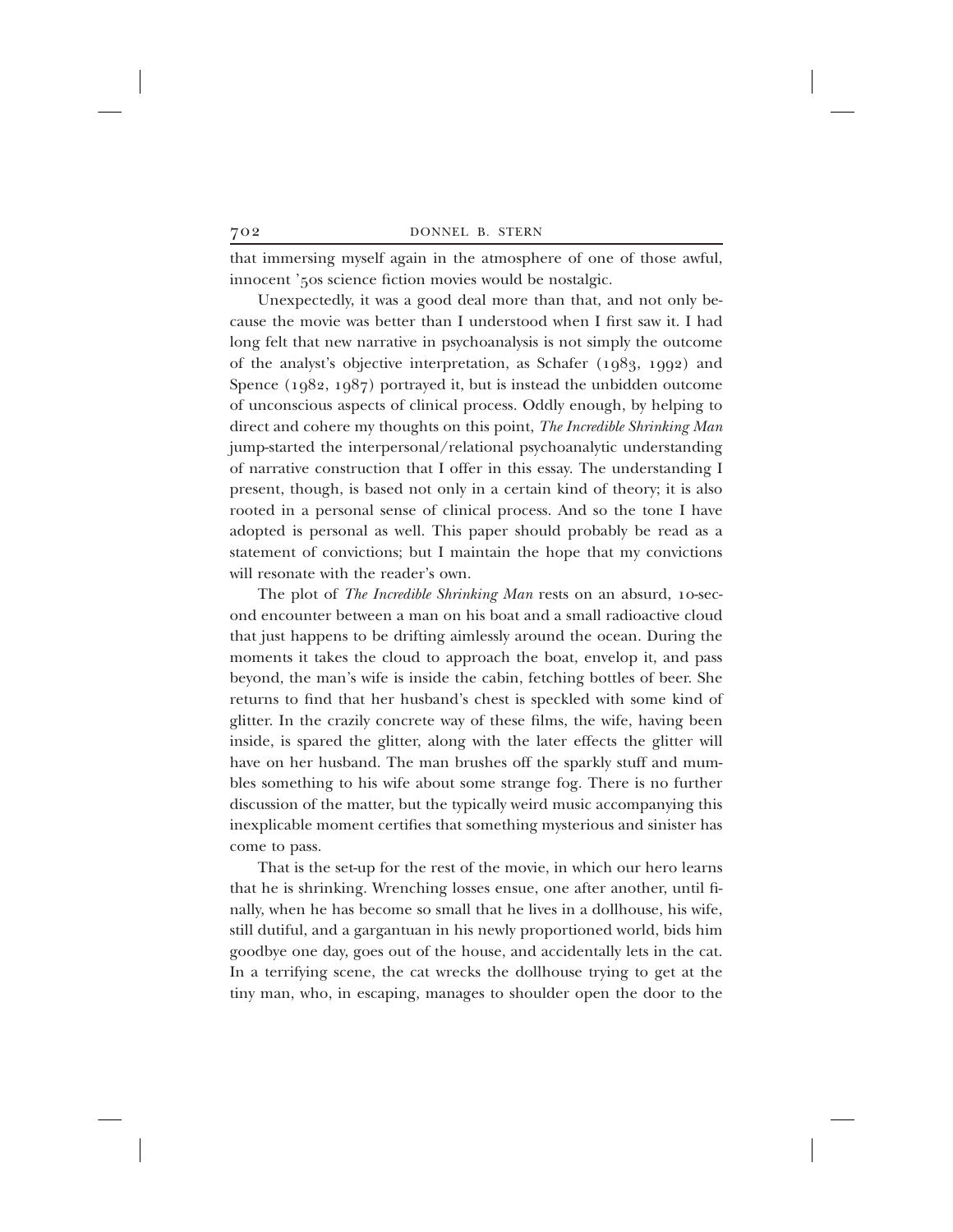basement, but then falls off the side of the steps a full floor down into a basket of laundry. No one knows he is there. In fact, his wife and the rest of the world, to all of whom he has become famous as the incredible shrinking man, believe that the cat got him.

It is only then that the movie hits its stride. It turns out that its improbable beginnings have been nothing more than a means of entry for Matheson, the scriptwriter, who really wants to tell a Robinson Crusoe story. And a great story it is. It is the story of a tiny, abandoned man, thought to be dead—marooned in his own basement with no chance of rescue, horribly alone, living in a matchbox, climbing ordinary stairs, each one now turned into a towering cliff, with equipment fashioned from the materials he finds, feeding on cheese left to catch mice, having to invent ways to cross chasms that are nothing more than the mouths of empty cardboard boxes, prey to a monstrous spider he fights with a needle he has found in a discarded pincushion, and threatened by a flash flood from a leaky boiler.

In the end, after these compelling and strangely moving adventures, intricately imagined and filmed with a notable attention to detail, as well as special effects surprisingly good for the era, the man becomes so small that he can finally escape into his own backyard through the screen mesh covering the basement window. He is now too small for us to see, but we know he is there. We imagine him standing in a forest of towering grass blades, shrinking to nothing, as he offers us the final lines of his tale. At the very end, in the moments before he winks out altogether, the camera pans upward and the tiny hero, gazing at the star-filled heavens, thinks that the infinitesimal and the infinite are much closer to one another than he has imagined before.

Surprisingly enough, it is a moment of serenity, acceptance, and dignity. After the trauma, humiliations, and cynicism the man has suffered in the first months of his disease, he has not only returned to himself; he has transcended what has befallen him. It is hardly routine for survivors of trauma to find their suffering a provocation to grow, even if they manage to accept and live with their experiences; and of course the story of the shrinking man is a fiction, and a fantastical one at that. But this fictional little man has grown.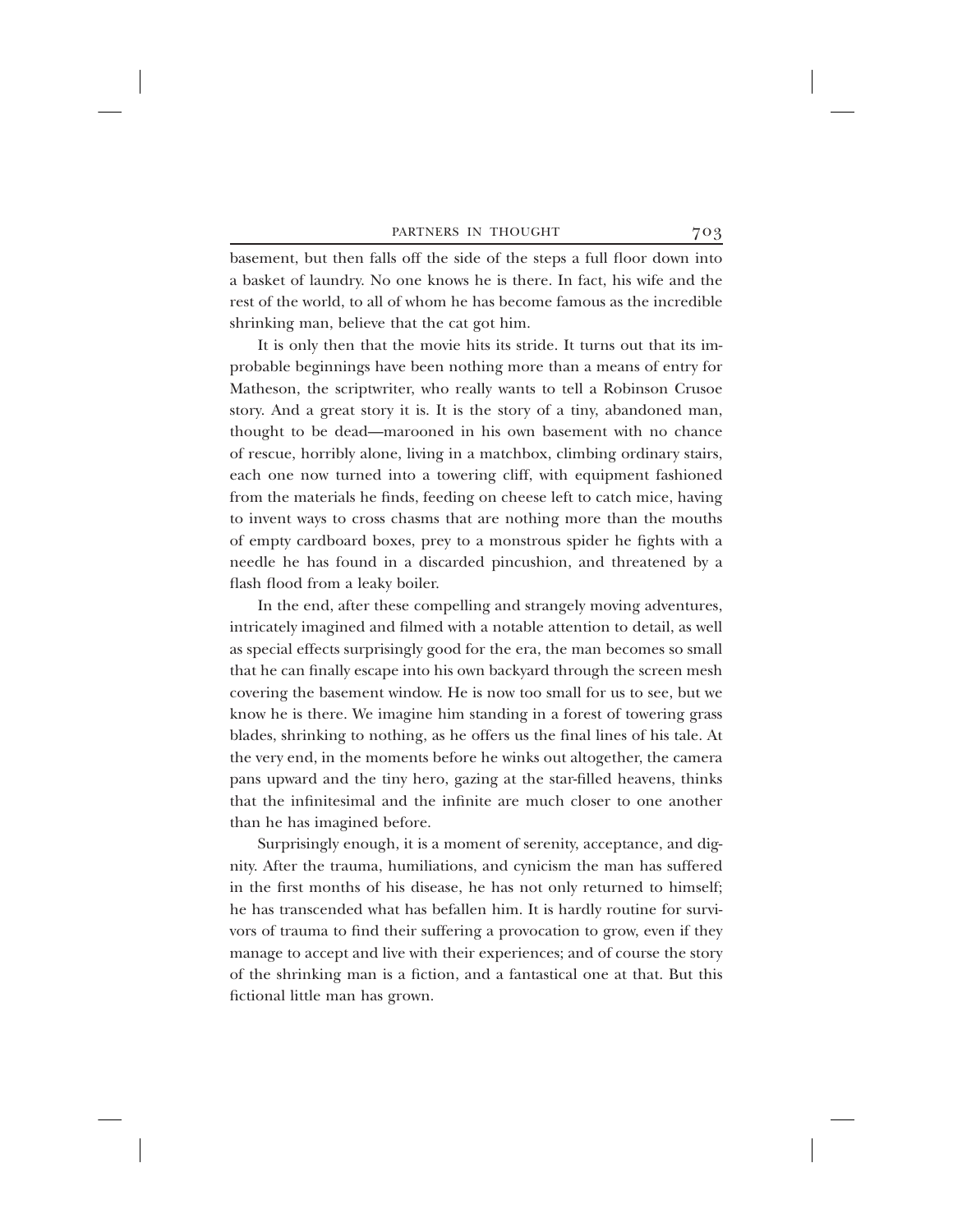For the most part, the hero tells his own story. Yet during the first part of the film, we have no explanation for why we are privy to the tale. We eventually find out that the tale is actually a diary of the events it depicts, written by the hero himself. In the course of his adventures, just prior to the episode with the cat and the dollhouse, the hero, cynical and miserable to the point of desperation, begins to write. This is the line in the movie that made me sit up and take notice: "I was telling the world about my life," the shrinking man reads to us from his diary, "and with the telling it became easier."

It does not require specialized training or experience to recognize the truth in this simple statement. If there is mystery here, it is mystery we are so used to living with that it does not surprise us. The fact that narrative plays a natural role in creating a meaningful life in even a B science fiction movie puts us on firm ground in agreeing with those many writers and scholars (Bruner 1986, 1990, 2002; Ferro 2002, 2005, 2006; Polkinghorne 1988; Ricoeur 1977, 1981; Sarbin 1986; Schafer 1983, 1992; Spence 1982) who tell us that we shape personal meaning by organizing our experience into meaningful, sequential episodes.

But the intuitively obvious is not enough. What does the diary actually *do* for the shrinking man? Why does it help him tell his story? *How* does it help him?

The narrative of the strange events of the shrinking man's life supplies him with a coherent and felt experiential order that he has lost in the rush of bizarre happenings. Prior to constructing his tale in the explicit terms of his diary, he has become an object in his own life, a figure suffering chaotic, incomprehensible events for no apparent reason and with little feeling. The emergence of meaning from what has felt to him like senselessness, helplessness, and despair confers agency and therefore dignity. He is once again a subject. After his fall into the laundry basket, the tiny man creates his experiential world, his story of the obstacles he faces and either accepts or overcomes, in such a way that his end has authentic pathos. After months of a growing sense of chaos and nihilism, he ends his life a deeply thoughtful and affectively alive human being.

In creating his diary, the shrinking man also creates a relationship with imaginary others who then serve as witnesses of what he "tells"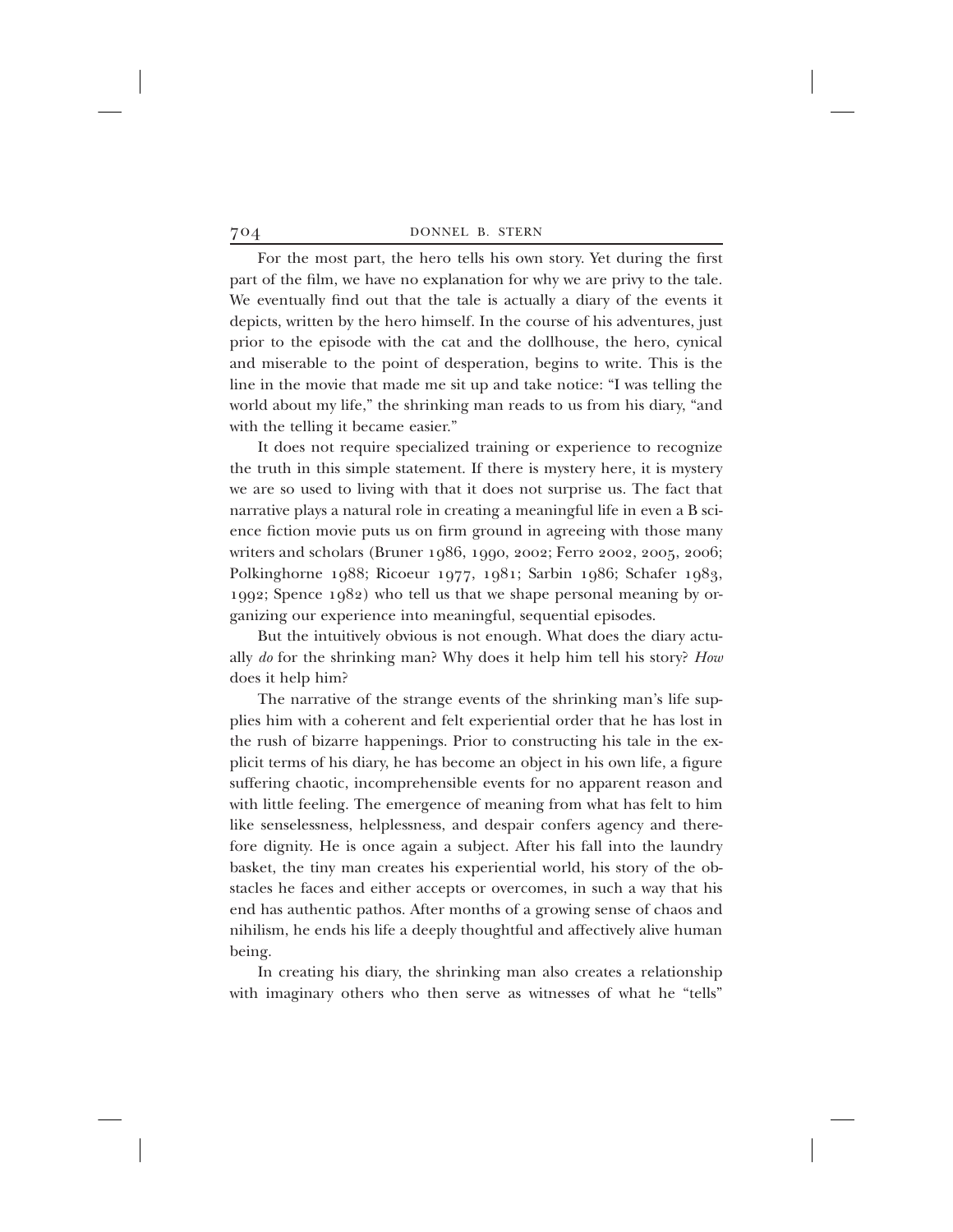them. The movie grips us, despite its flaws, partly because we recognize at some level the help that this witnessing offers him: we ourselves become his witnesses.

I turn now to a perspective on what it means to have and to be a witness. I will return to the case of the shrinking man once these ideas are in place.

#### WITNESSING

We first learned about the significance of witnessing from studies of trauma, in which witnessing of some sort is usually considered an essential prerequisite to the capacity to narrate one's own experience. I believe that the need for witnessing became visible first in this context because it was in the impact of trauma that some of the most damaging effects of the *absence* of the witness were first observed: without a witness, trauma must be dissociated; and once the isolated trauma sufferer gains a witness, the experience of the trauma becomes more possible to know, feel, and think about (e.g., Boulanger 2007; Brison 2002; Laub 1992a, 1992b, 2005; Laub and Auerhahn 1989; Richman 2006). I will discuss witnessing as a routine part of everyday, nontraumatic experience that I believe begins in the earliest stages of development.

In fact, although Fonagy, Target, and their co-writers (2002) do not use the language I am using here, what they tell us about the beginnings of the self can be read as the proposition that the witness precedes us. As they put it, "we fathom ourselves through others" (p. 2). Caretakers identify certain feelings and desires in the infant and treat the infant accordingly. This treatment begins to organize the infant's relatively inchoate world in the terms of narrative, and self-states begin to cohere in and around these earliest stories.

In one sense, then, we are called into being by acts of recognition by the other. We learn we are hungry because the other feeds us at a moment when we are having a certain uncomfortable feeling; and so we then have a story that goes with that feeling: "I am hungry." We learn we are sad because the other comforts us at a moment when we are having a different, distressing feeling; and so we then begin to have a story that goes with *that* feeling: "I am sad." This is one way we begin to tell and live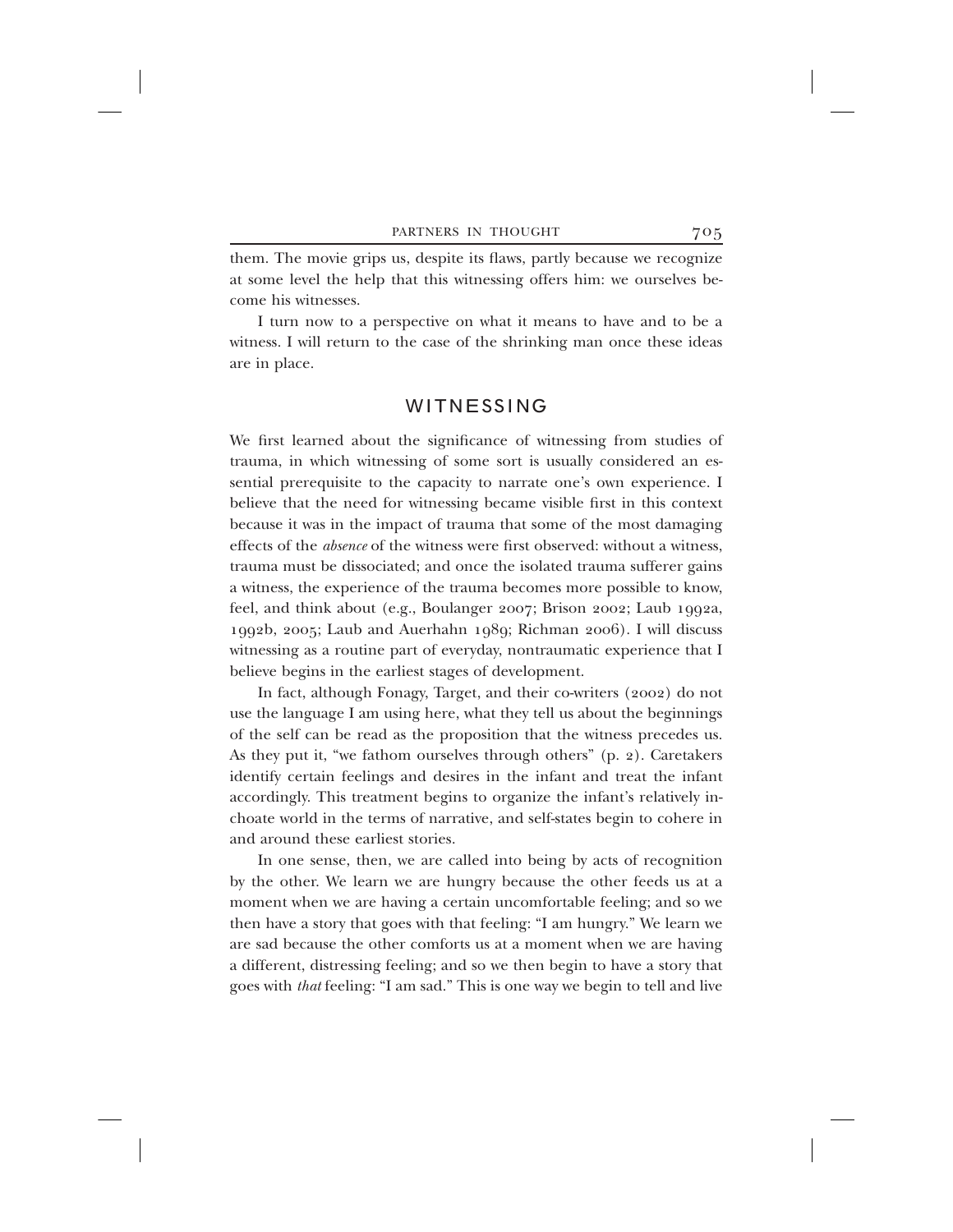stories; there are other ways. All the various tributaries to narrative sum to the creation of experience: hungry is what you are when you need to be fed; sad is what you are when you need to be comforted. As Sullivan (e.g., 1940, 1953) writes over and over again, we know ourselves via reflected appraisals. Fonagy, Target, and their co-writers describe the same thing: "At the core of our selves is the representation of how we were seen" (2002, p. 348); and "At the core of the mature child's self is the other at the moment of reflection" (p.  $380$ ).<sup>1</sup>

As development proceeds, we eventually gain the ability to formulate our experience for ourselves, internalizing the capacity that first belonged primarily to our caretakers. But we do not outgrow the need, paraphrasing Winnicott, to see our reflections in our mothers' eyes; the need only becomes more sophisticated. We may no longer need the other actually to show us the meaning of our experience, as we did when we were infants; but if we are to know our own experience in reflective terms, if we are to be able not only to construct narratives, but also to be aware of the narratives we construct, we do need to believe that we are known by the other. We need to feel that we exist in the other's mind and that our existence has a kind of continuity in that mind; and we need to feel that the other in whose mind we exist is emotionally responsive to us, that he or she cares about what we experience and how we feel about it (Bach 2006; Benjamin 1988, 1990, 1995). This is what it is, I believe, to have a witness. Without a witness, even an imaginary

1 Fonagy, Target, and their collaborators, and Sullivan, are among the contributors to what has become an extensive literature describing the structuring of the infant's and young child's world by the relationship with the mother. Some of this literature falls under the rubric of mentalization (Chasseguet-Smirgel 1990; Fain and David 1963; Fain, David, and Marty 1964; Green 1975; Lecours and Bouchard 1997; Luquet 1987; Marty 1990, 1991; McDougall 1985). Other work grows from an interest in the recognition of otherness (Benjamin 1988, 1990; Bion 1962, 1963; Eigen 1981; Lacan 1977; Modell 1984; Segal 1957; Winnicott 1971a). A third relevant line of thought is rooted in the study of mother–infant interaction and the growth of the interpersonal field (Beebe and Lachmann 1988, 1994; Sander 1962, 1988; D. N. Stern 1977, 1985; Sullivan 1940, 1953). All these branches of the literature are part of the context from which grows my interest in witnessing and its place at the roots of personality. Last in this list of citations, but certainly not least, is Poland's (2000) lovely and innovative paper on witnessing in psychoanalysis, in which witnessing is contrasted with interpretation, and is characterized as the activity by which otherness is recognized. The influence of Poland's paper is ubiquitous in this one.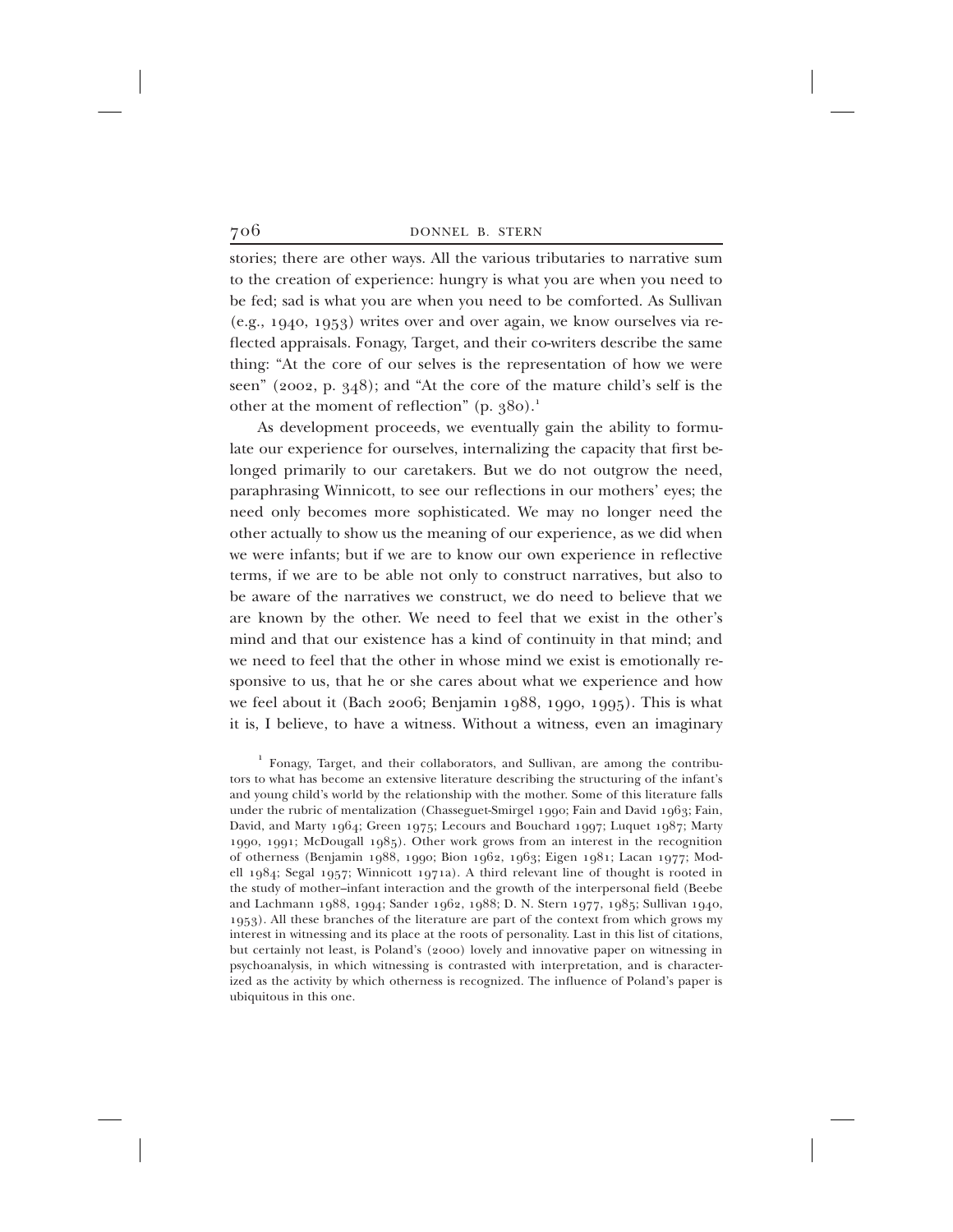one, events either fail to fall into the meaningful pattern of episode that is narrative, or we merely enact our stories blindly, unable to think about them or know what they feel like. Our witness is our partner in thought.<sup>2</sup>

The witness, while it may feel like a single presence, may nevertheless be composed of part(s) of one's own mind or of the other's, or of both simultaneously. The witness is the state(s) of self and/or other who one imagines is best suited to fulfill the partnering purpose at the particular moment in which the need arises. It is not a simple internalization of the historical mothering one. An internalization of a loving parent who has grasped and known one's continuity is probably a necessary condition for the development of the capacity to witness oneself, but it is not sufficient. The witness begins as that kind of internalization, but becomes a changing amalgam of history, fantasy, and current reality. It is not a structure of the mind, but a function—or, better, a way of being. Its composition is limited by one's experience, of course, but within those limits the witness changes as continuously as the events witnessed; the particular selection of parts of oneself or the other recruited to witness on any one occasion depends on that occasion's context.

It is not only the witness who is in flux, however; the one who is witnessed is as well, since the state of self in need of witnessing also changes with context. However complex it may be to describe the phenomenon in the third person, though, in phenomenological terms the matter is simpler: the witness is the one imagined, consciously or sub rosa, to be listening.

To have the ongoing sense that our story exists in someone else's mind (even if that someone else exists within our own mind), we must first (and very often in imagination) continuously "tell" that other person what we are experiencing. We construct what we know of ourselves by identifying with the other and "listening" through his ears to the story we are telling. We know our stories by telling them to ourselves, in other

<sup>&</sup>lt;sup>2</sup> It has been conclusively demonstrated (if the point actually needed to be demonstrated) that thought and rationality should not be equated. Thought is creative and effective only when thoroughly imbued with feeling (e.g., Damasio 1994). Although thought and feeling are inseparable in this way, we do not have a single word that allows reference to both. Whenever I refer to "partners in thought," I mean to refer to both thought and feeling. The partnering I am describing is at least as much an affective phenomenon as it is a cognitive one.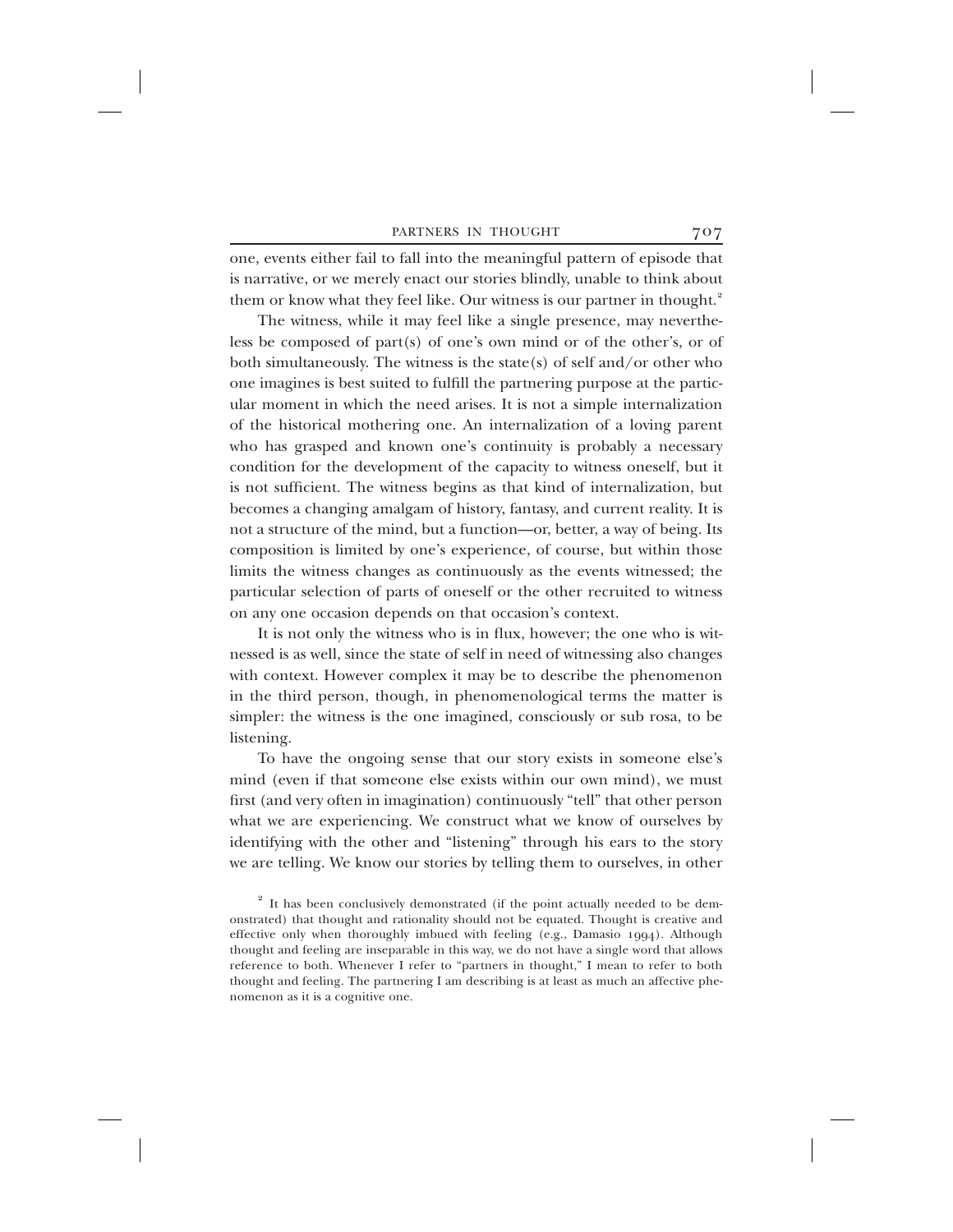words; but we can do that only by listening to ourselves through the other's ears. Psychoanalysts work in just this way: they listen to patients in the way that allows patients to listen to themselves.<sup>3</sup> To convince yourself of this point, just think about how often, during and after your own analysis, you found yourself at odd times during your day imagining that you were telling your analyst something. I remember when I first noticed it happen. Some time after that, I realized how frequent these tellings were and how often they went unattended.

This kind of telling and listening, though, arises much earlier in life than the age at which people typically go into psychotherapy and psychoanalysis. If you have children, you remember overhearing them talk to themselves in their cribs, often quite animatedly, after you put them to bed. They are organizing their experience of the day, giving it sense. But to whom are they talking? Not to "themselves," at least not exactly in the sense in which "self" will be a meaningful idea later in life. At this early age, self and other are not yet conscious and coherent parts of experience; neither self nor other, for instance, can be explicitly reflected on. Besides, why speak out loud if the only audience is oneself?

It is plausible to imagine that babies in their cribs are talking to their first witnesses: their parents. But these are their internalized parents, or some of their first internalized objects. These children are imaginatively listening to themselves through their parents' ears and thereby lending their experience a credence, coherence, and depth of feeling it otherwise could not have (Nelson 1989). As a matter of fact, what we are

3 Some form of this point is widely recognized, probably by dozens of writers. Eshel (2004) describes "I-dentification" as "the analyst's thoroughgoing identificatory experiencing of the patient's most painful and terrifying experiences," which "renders them tolerable, liveable, enables them 'the possibility of being'" (p. 331; the quotation within this quotation is from Rilke). Farber (1956) writes, "In listening we speak the other's words. Or, to put it another way, the analyst is able to hear only what he, potentially at least, is able to say" (p. 145). Laub (1992a) says, "The listener has to feel the victim's victories, defeats and silences, know them from within, so that they can assume the form of testimony" (p. 58). And finally—or rather, first—there are many passages of this sort in the work of Winnicott. This one is representative: "An example of unintegration phenomena is provided by the very common experience of the patient who proceeds to give every detail of the week-end and feels contented at the end if everything has been said, though the analyst feels that no analytic work has been done. Sometimes we must interpret this as the patient's need to be known in all his bits and pieces by one person, the analyst. To be known means to feel integrated at least in the person of the analyst" (1945, p. 150).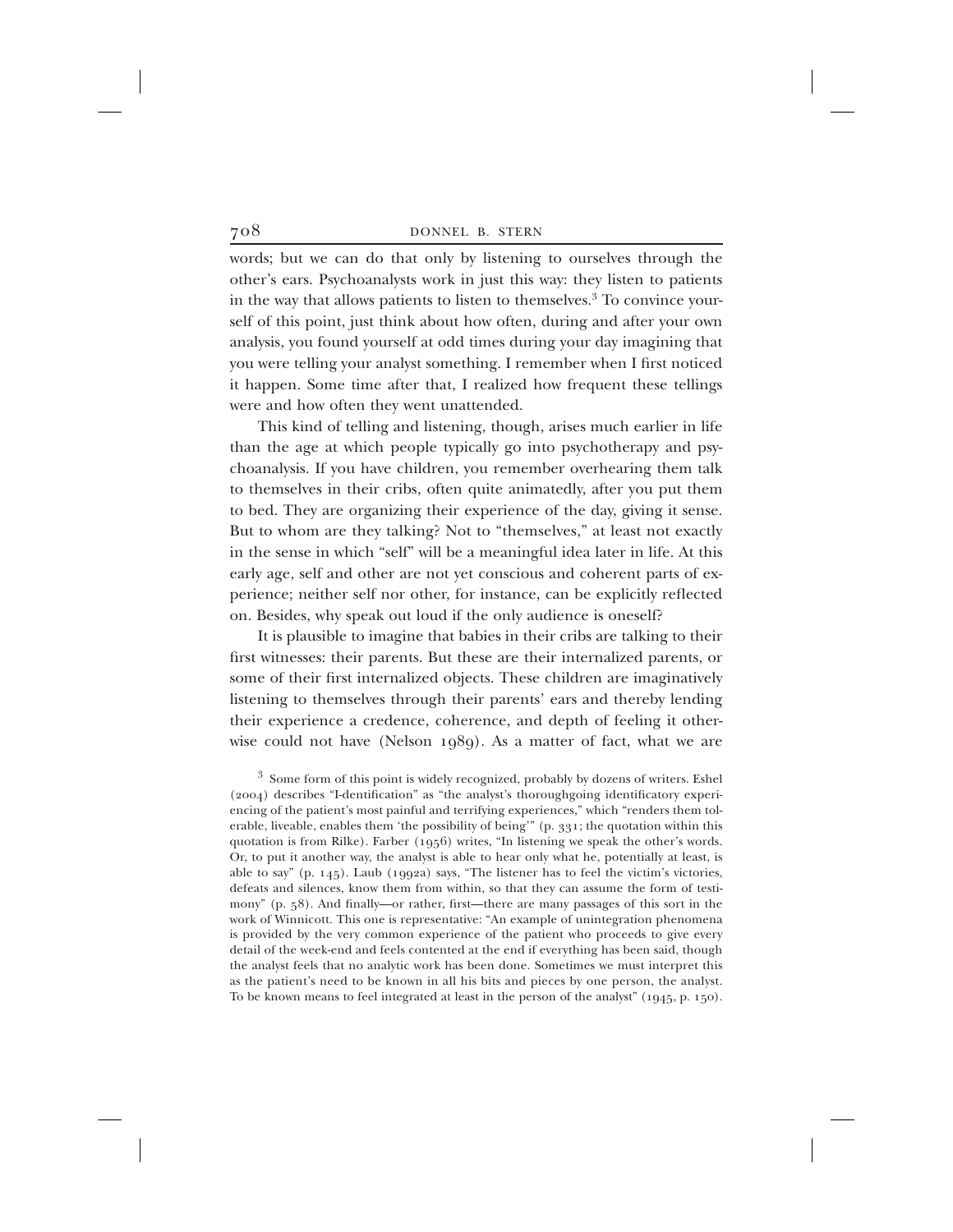hearing when we listen to babies creating coherence in those minutes before sleep may very well be part of the process of self-formation.

The diary of the shrinking man, like what patients say to their analysts, is an explicit kind of telling—with the difference, of course, that the shrinking man's audience, like the audience listening to the little child in his crib, is imaginary. Like the child, the shrinking man is writing to some figure in his inner world. Imaginary audiences are very common. But explicit telling is not. Most telling of the sort I am describing here, the kind of telling that allows one to listen to one's own thoughts, is implicit. It goes on hazily, not very specifically, seldom noticed except—in a leftover from our crib days—in the states that take place just before sleep in adult life, or at other times when we are alone, when we sometimes notice that we are formulating our thoughts by addressing some ill-defined other.

Most of the time, though, it is *as if* we were telling, and *as if* we were being listened to and then listening to ourselves. But the activity is no less crucial for being hazy and imagined. In order for this process to come about in the first place, we must be fortunate enough to have had parents who left us able to believe, in at least some states, that there exist others, especially certain imaginary others, who are continuous presences interested in knowing our experience (Bach 2006; Benjamin 1988, 1990, 1995).

When life feels arbitrary, senselessly cruel, or meaningless, as it did for the shrinking man before he began his diary, one is liable to be aware of no story at all. Events seem arbitrary and do not fall into narrative order. Affect is flattened or diminished; one may consciously feel only a kind of numbness or deadness. The living, hurt places in one's mind—actually, the injured parts of the *self,* the parts we most need to protect—despite their influence on day-to-day life, go undiscovered until *something happens in ongoing relatedness* that allows us to see that someone else recognizes the pain we ourselves have been unable to know and feel. Our grasp of our own previously dissociated experience through what we imagine to be the eyes and ears of the other is synonymous with the creation of new meaning. As a coherent narrative of the experience falls into place, there is an awakening, including an awakening of pain. In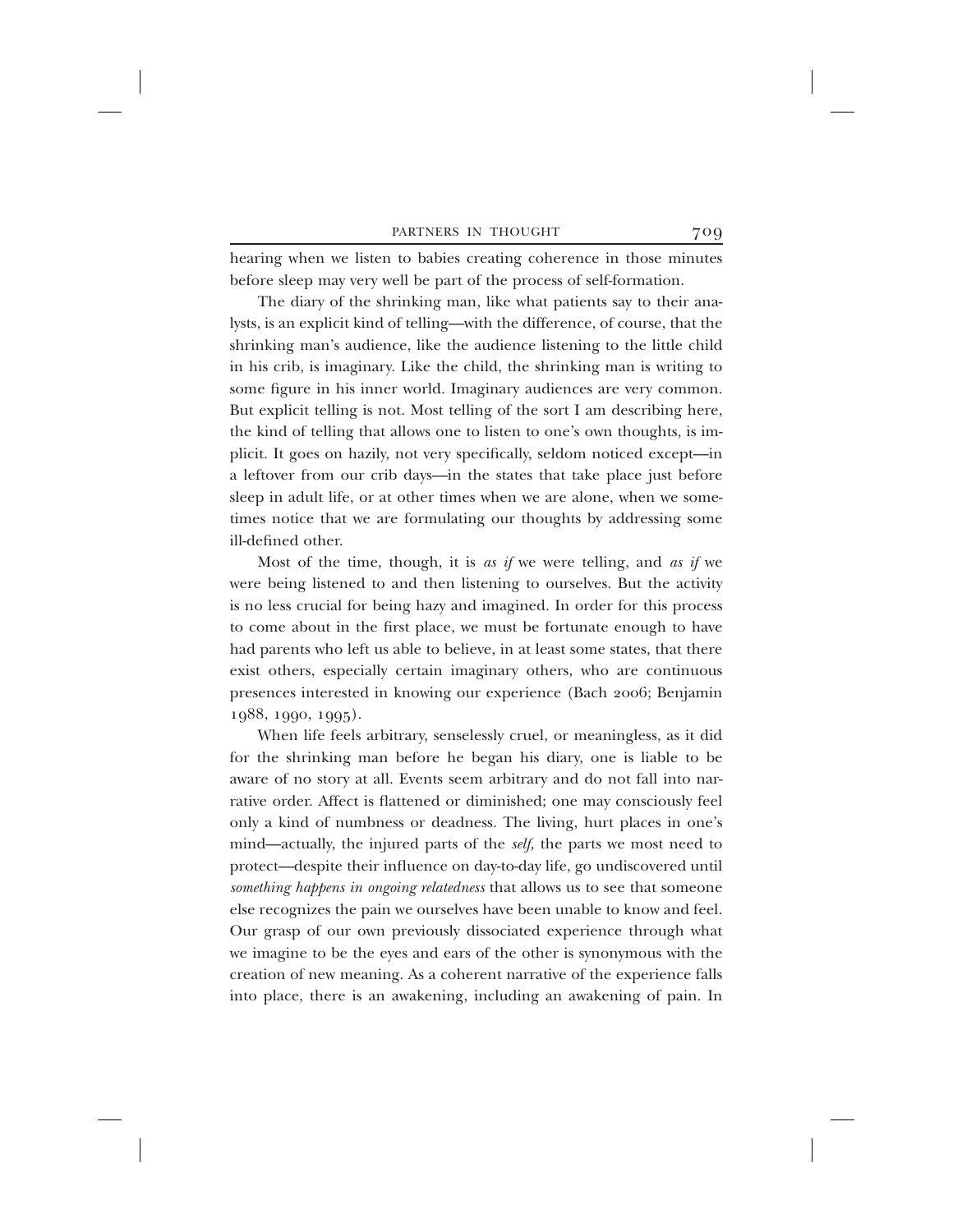fortunate cases, there is also relief. Both pain and relief illuminate the absence of feeling in what came before.

That was the fate of the shrinking man. Until he began to tell his story, he was losing courage by the day and becoming increasingly angry and cynical. But once he began writing his diary, his imagined readers, who "listened" to him "tell" his tale, seemed to help him contact his dissociated vitality and make it once again part of the mind he felt as "me." That change was enough to bring back his determination to face whatever was in store for him. For now I merely note the following point: imagined witnesses can be as effective as real ones.<sup>4</sup>

All right, I thought—the diary allowed the shrinking man to know his own story. But so what? Why did the character even want to go on living? Why didn't the shrinking man kill himself, or at least think about it? Wouldn't I have thought about it if I were he? Was that omission a failing of the script? The man may as well have been the last human being: he was permanently, completely, hopelessly alone. Wouldn't absolute, inescapable aloneness inevitably lead to despair?

Or did the screenwriter know something? Should we consider the hero's perseverance to be a consequence of the value that telling someone his story of isolation brought back to his life?

For another take on the question, I turned to my copy of *Robinson Crusoe* (Defoe 1719), a story that gripped me as a boy, gripped me earlier and even more deeply than the story of the shrinking man. The first part of the book is a journal of Crusoe's years living alone on a deserted island, the sole survivor of a shipwreck. (Crusoe writes until he runs out of precious ink.) In the usual manner of diaries, the document is written as if Crusoe were addressing someone, and you soon fall under the spell: it is as if it is you to whom Crusoe is telling what happened to him.

I remember feeling an intimacy with Crusoe when I read the book the first time; I felt I was there on that island, just as I felt I was there in that basement with the shrinking man. It was one of the most thrilling reading adventures of my childhood. I remember marveling that Crusoe could live so fully by himself, and now, with the reminder supplied by

<sup>&</sup>lt;sup>4</sup> I must defer to the future an exploration of the significant differences between imagined witnesses and real ones, and between the process of witnessing under these two sets of circumstances.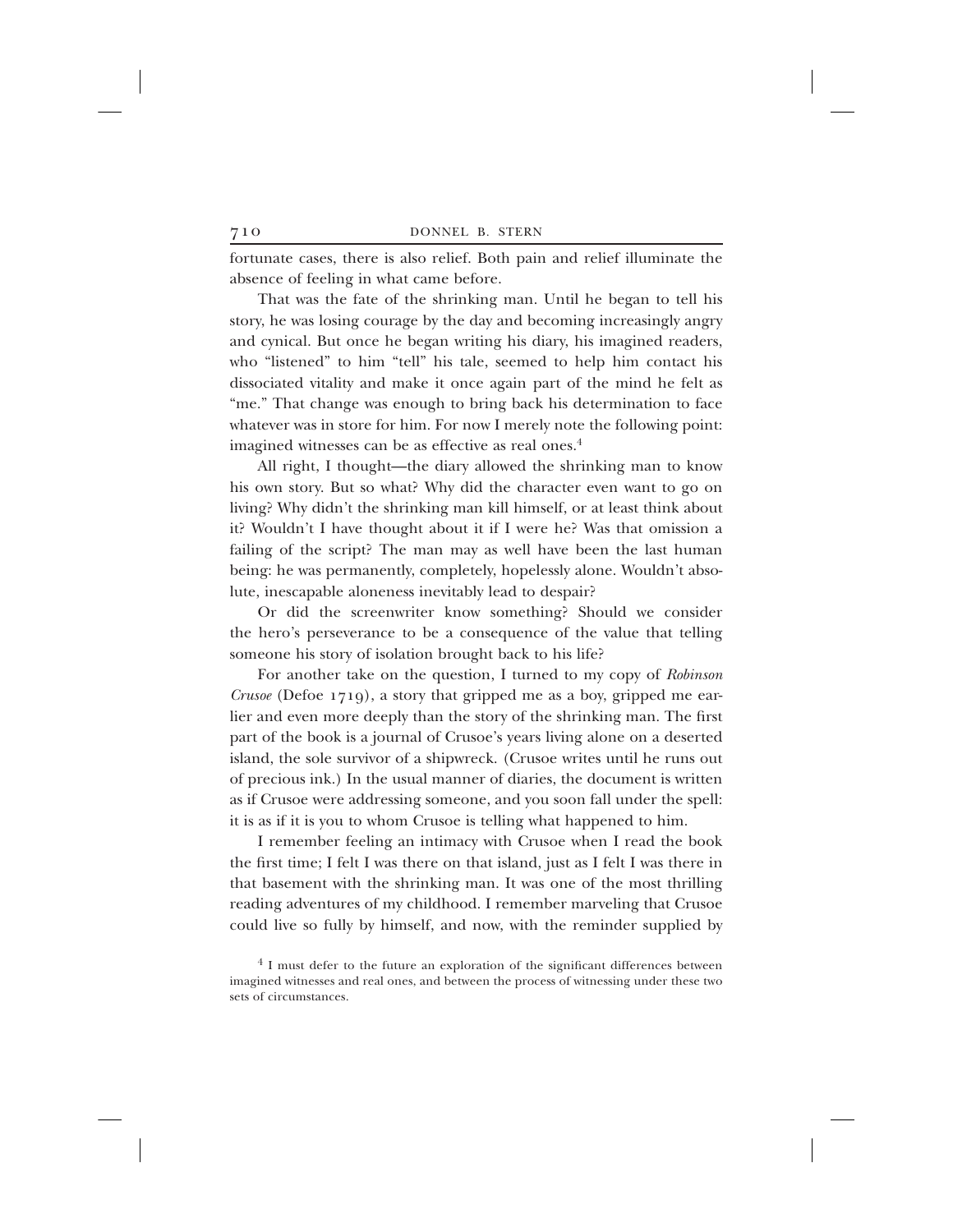my recent experience with the shrinking man, I also remember feeling, even as a boy, that the diary must have made Crusoe feel less alone.

By writing their diaries and being able to believe in the interest in their experience held by those imaginary others to whom they wrote, Crusoe and the shrinking man created partners in thought, imaginary others with whom to share life. We all create partners in thought, all the time. In most of life, though, real, flesh-and-blood others are so ubiquitous, and the stories of our lives fall together in such an unnoticed way, that it is much harder to appreciate both the significance of narrative and the role of witnesses in its creation. The ongoing reciprocal process by which we quite implicitly offer one another the reassurance that we understand well enough to continue to serve as witnesses generally goes unnoticed—it just keeps on keeping on, like the Boston Change Process Study Group's *implicit relational knowing* (2002, 2005, 2007, 2008; D. N. Stern et al. 1998), unless or until misattunement interrupts the flow and forces us to attend to the break in our confidence in the other's responsive emotional presence. The very isolation of Crusoe and the shrinking man offers us the opportunity to grasp the role of their narrative creations in giving their lives meaning, and the conception of the witness allows us to understand why writing their diaries helped them as it did.

Although witnessing is mentioned often in the trauma literature, Richman's (2006) work on "transforming trauma into autobiographical narrative" contributes observations with more pinpoint relevance to what I am trying to say than others I have read. Remember what the shrinking man said about his diary ("I was telling the world about my life, and with the telling it became easier"), and compare it to the words of Richman, who tells us this about autobiography and trauma:

By sharing the creation with the world, there is an opportunity to come out of hiding, to find witnesses to what had been suffered alone, and to begin to overcome the sense of alienation and isolation that are the legacy of trauma survivors. [p. 644]

Richman agrees that the witness may be imaginary. Here is what she writes about her father's memoir of life in a concentration camp: "I believe that in order to write what he did, he had to conjure up a reader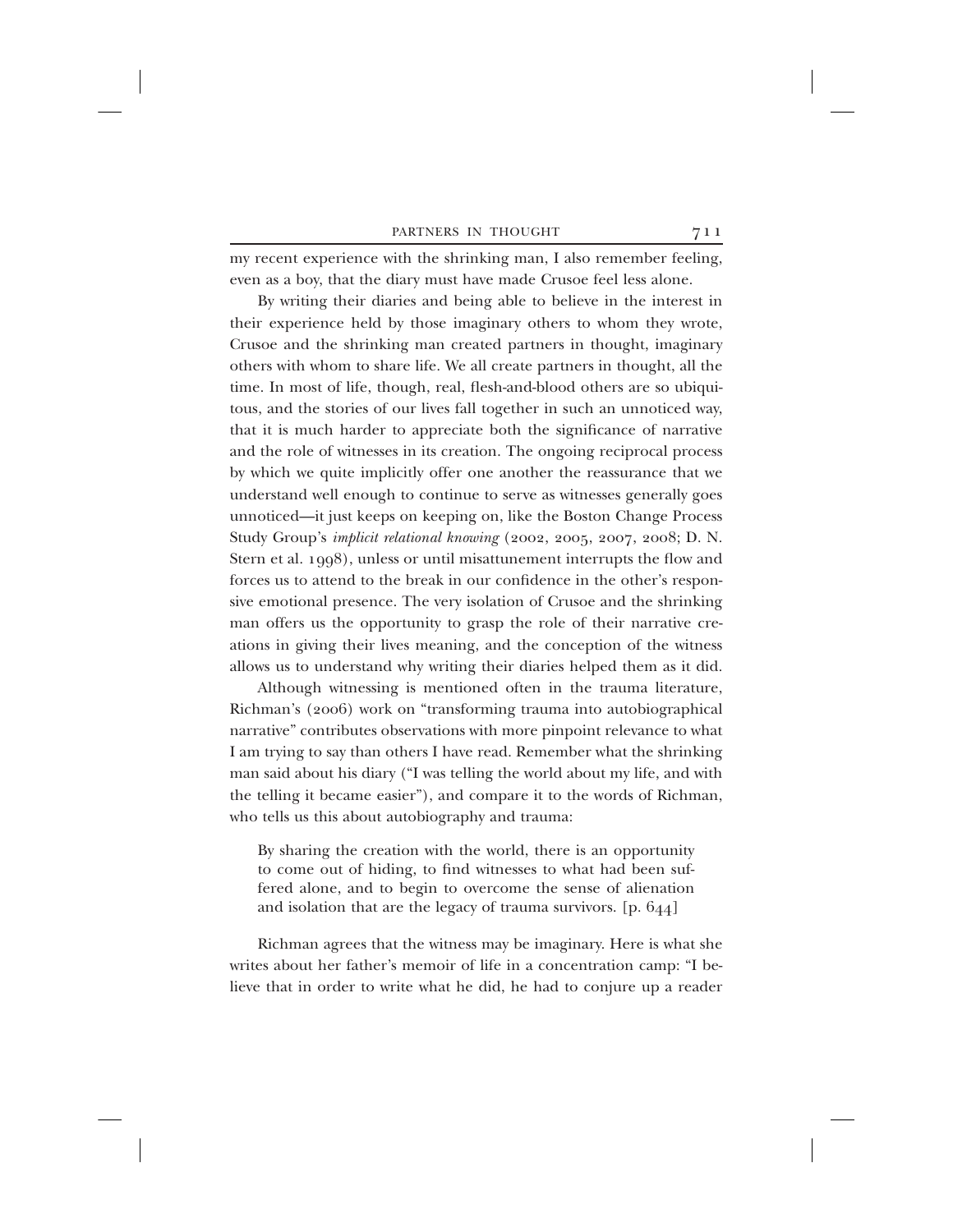who had an interest in his story and could function as his witness" (p. 646).

Richman also quotes Joan Didion's observation that writing can make experience coherent and real. Didion made this remark during a television interview in which she was talking about the memoir she wrote about the death of her husband: "What helped me to survive was writing this book, because otherwise I wouldn't have been able to understand what I was going through" (Richman 2006, p. 648).

# NARRATIVE FREEDOM AND CONTINUOUS PRODUCTIVE UNFOLDING

It is as true in the clinical situation as it is anywhere else that, by the time our best stories are spoken, they just seem *right,* convincing generations of psychoanalysts that it was the content of what they said to their patients—that is, clinical interpretation—that was mutative. I share the view of those who see the matter otherwise: the real work has already been done by the time a new story falls into place (e.g., Boston Change Process Study Group 2002, 2005, 2007, 2008; Bromberg 1998, 2006; Ghent 1995; Pizer 1998; Russell 1991; D. B. Stern 2003, 2004, 2008, 2009b, 2009c; D. N. Stern 2004; D. N. Stern et al. 1998). Because they and I are tackling the same problem, I appreciate the work of the many writers who understand the therapeutic action of interpretations as relational. Mitchell (1997), for example, writes, "Interpretations work, when they do, . . . [because] the patient experiences them as something new and different, something not encountered before" (p. 52).

But that is not the position I am taking here. I am arguing that the appearance in the treatment of mutually accepted new content or newly organized content, which is generally narrative in form, is not usually the instrument of change; it is rather the sign that change has taken place. It is true that a new understanding is the fulfillment of possibility; but it is to *the creation of that possibility, not the shape of its fulfillment,* that we must look for the source of change. The important thing about a new understanding—and this applies no matter whether it is the analyst or the patient who offers it—is less its novel content than the new freedom revealed by its appearance in the analytic space, a freedom to feel, relate, see, and say differently than before.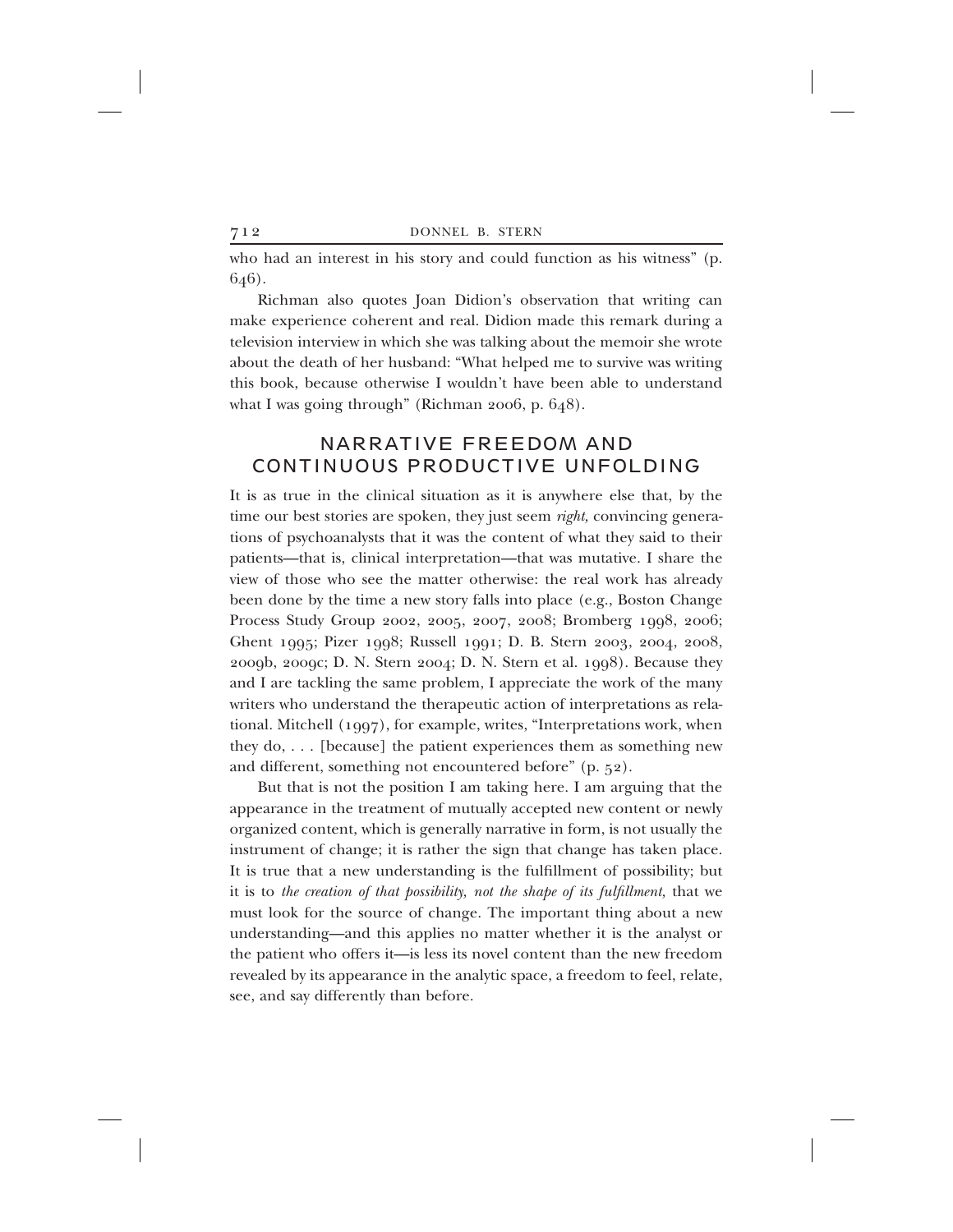This is the likely explanation for the widely recognized observation that former analysands, even those who credit their treatments with saving or renewing their lives, remember few of the interpretations their analysts made. It was not the interpretations per se that helped, but the freedom that made the interpretations possible in the first place. What *is* remembered from a successful treatment, as a matter of fact, is much less the analyst's words or ideas than something about the appearance of that freedom, something about what particular important moments *felt* like, something sensory, perceptual, and affective. The new story, then, is not the engine of change but the mark change leaves behind. Or perhaps this is better: the new story does not create change, but shapes the way we represent it to ourselves.

But as much as I agree with that statement, it is also a bit of an overstatement. In the attempt to acknowledge that claims for the mutative effects of narrative interpretations have been overstated, we could find ourselves throwing out the baby with the bathwater. We must admit that each new story along the way is not only the mark of change, but also helps to provoke the next round of curiosity, and thus to open new narrative freedom and the stories that follow. Each new story is simultaneously what change leaves behind and part of what brings about the next generation of clinical events. In fact, we can say this in a stronger form: each new story *belongs to* the next generation of clinical events.<sup>5</sup>

And so when we observe that patients may not remember the events of their treatments primarily in narrative terms, we must also acknowledge that memory for narrative is not necessarily the best index of narrative's influence. The affective changes that take place in treatment, and that are memorialized in the new narratives that fall into place there, are reflected in our ways of remembering the past, creating the present, and imagining the future. It is in these effects that we see the most profound

<sup>5</sup> This emphasis on the creation of new narrative freedom is not meant to suggest that either character or any of the other kinds of continuity in the personality are unimportant. But looking at character in relational terms does require us to conceive it as multiple, not singular. That is, character must be defined in context: under thus-and-such circumstances, a particular person's conduct and experience is liable to be defined in a particular way that is at least partly predictable. But we cannot guess what anyone will do or experience if we do not know something about the nature of the interpersonal field in which that person is participating.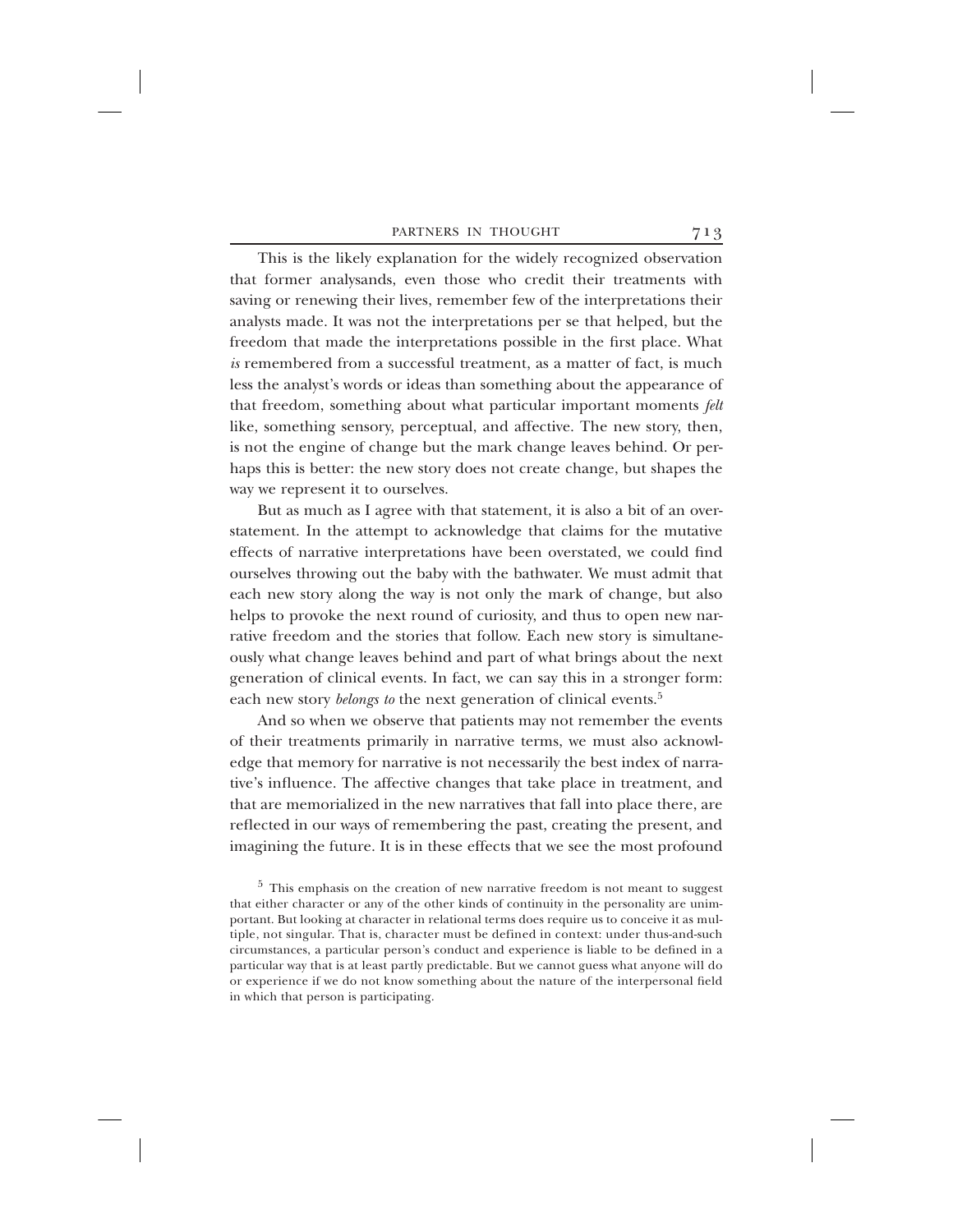influence of new stories. Narratives are the architecture of experience, the ever-changing structure that gives it form. Without narrative, affect would be chaotic and rudderless, as shapeless as a collapsed tent; and without affect, narrative would be dry and meaningless.

We see in new narrative freedom a deepened capacity of the patient and the analyst to dwell in one another's minds, to collaborate in the analytic task, to serve as one another's partners in thought. Any new understanding in the clinical situation is testimony that these two people have become better able to "tell" one another their stories and to "listen" to their own tellings through the ears of the other. I mean "tell" and "listen" in that special way that goes on in imagination, and that depends both on being able to believe that you have an unshakeable existence for the other and on recognizing yourself in your imagination of the other's picture of you.

The freedom to create a new narrative in the clinical situation, or to find value in a new narrative that has been created by the other, is a specific instance of the general case of narrative freedom. Most of this new grasp of things emerges without conscious effort, unbidden, like implicit relational knowing, from the ongoing relatedness between patient and analyst. As long as there is no obstruction of the capacity of each person to serve as witness to the other, narrative freedom is the expectable state of affairs, and the capacity of analyst and patient to reveal new experience through an ever-renewed curiosity deepens over time, as their intimacy grows. There is a sense of continuous, productive unfolding. Under these conditions, there is a more or less uninterrupted flow of new affective experience and understanding for both patient and analyst. Old stories hove into view, are destabilized, and dissolve; new stories fall into place. The process is often smooth and pleasurable.

This kind of clinical work goes on much of the time with many patients, more often with some patients than others. Although the process may be punctuated by minor difficulties—hesitations, bumps, and snags—the overall nature of the work is an ever richer and more thorough exploration and experience of the tolerable part of both the patient's experience and the analyst's. The analyst generally feels (and is) valued, skilled, and useful, and the patient feels helped. The analyst's unconscious involvement with the patient is present, but seldom prob-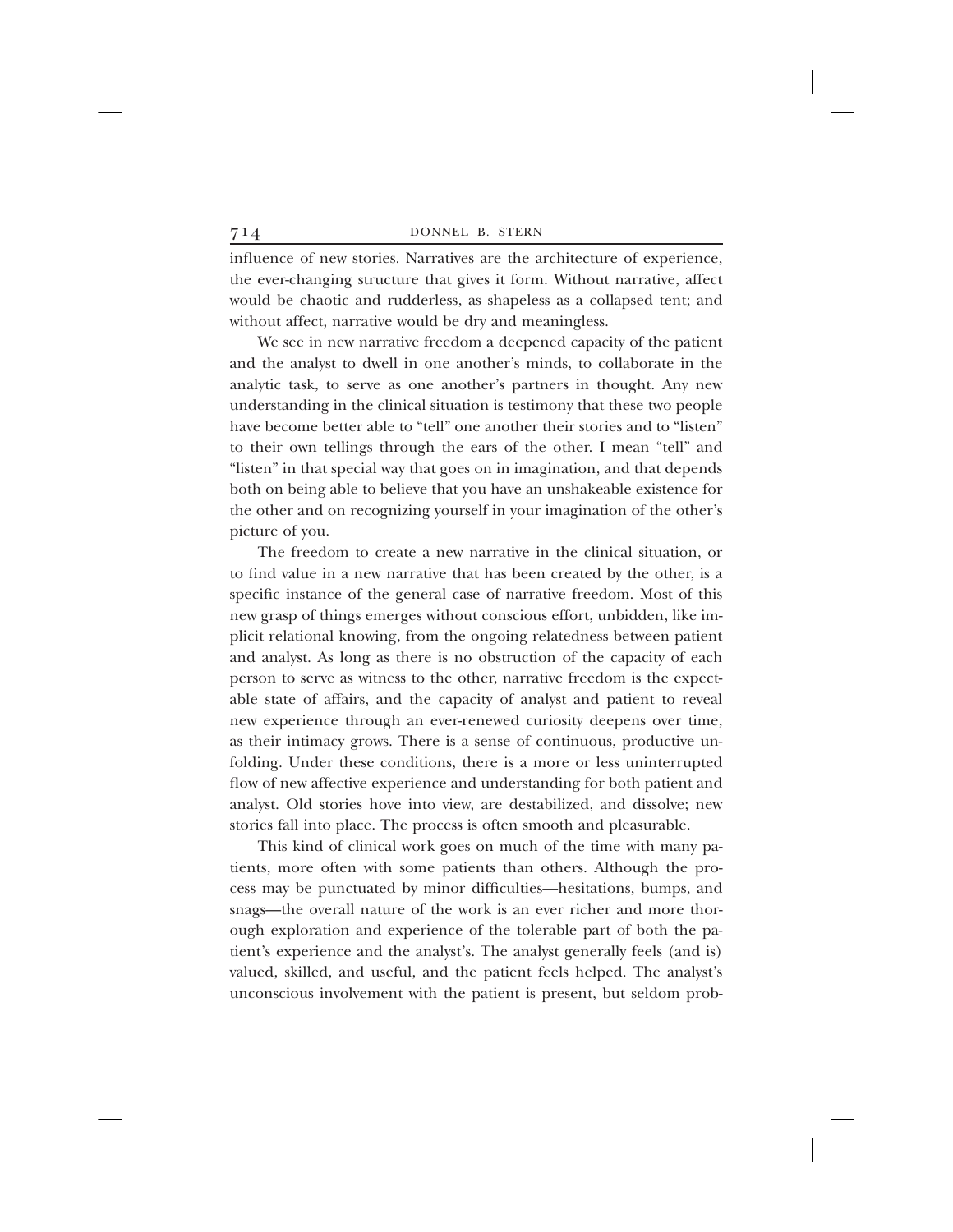lematic. It serves as a contribution, not an obstacle, allowing the analyst to offer a different take on the patient's experience than the one the patient started with, a novel view that is generally experienced as helpful by the patient. There is the satisfying sense of a job well done. Continuous productive unfolding is, in the analyst's mind, what Hoffman (1998) would refer to as the unconstricted interplay of ritual and spontaneity, what Knoblauch (2000) and Ringstrom (2001, 2007) would call improvisation in therapeutic relatedness, and what Winnicott (1971b), the font of such thinking, would call play.

## "NOT-ME"

This relatively smooth and productive clinical process lasts as long as experience feels tolerable. But a very different, more troubling, and sometimes even destructive kind of relatedness takes place when the experience evoked in the mind of either patient or analyst, or of both, is *not* tolerable—that is, when the state that threatens to emerge into the foreground and shape consciousness is not recognizable as oneself. Such a state of being is "not-me" (Bromberg 1998, 2006; D. B. Stern 2003, 2004, 2009c; Sullivan 1940, 1953), and in ordinary life it exists only in dissociation, apart from what feels like "me."<sup>6</sup>

Not-me has never had access to consciousness, and in its dissociated state it has never been symbolized: it is unformulated (D. B. Stern 1997), a vaguely defined organization of experience, a primitive, global, nonideational affective state. It does not exist within the self, because it has never been allowed to congeal into one of self's states.

We can say it this way: not-me *would be* a self-state if it were to move into the foreground of experience. But if that were to happen, not-me would not *feel* like me. The experience would be intolerable; and so

 $6$  "Me" and "not-me" are ideas more substantial than their colloquial names might suggest to those unfamiliar with their long history in the literature of interpersonal psychoanalysis. The terms were devised by Sullivan (1940, 1953) as a means of representing the parts of the personality that exist within the boundaries of what is accepted as self ("me") and what is dissociated from self ("not-me"). The contemporary literature of dissociation, primarily the last twenty years of work by Bromberg (collected in volumes published in 1998 and 2006; see also Chefetz and Bromberg 2004), has lent the ideas new life. Recently, they have also played a central role in my own thinking (D. B. Stern 1997, 2003, 2004, 2008, 2009b, 2009c).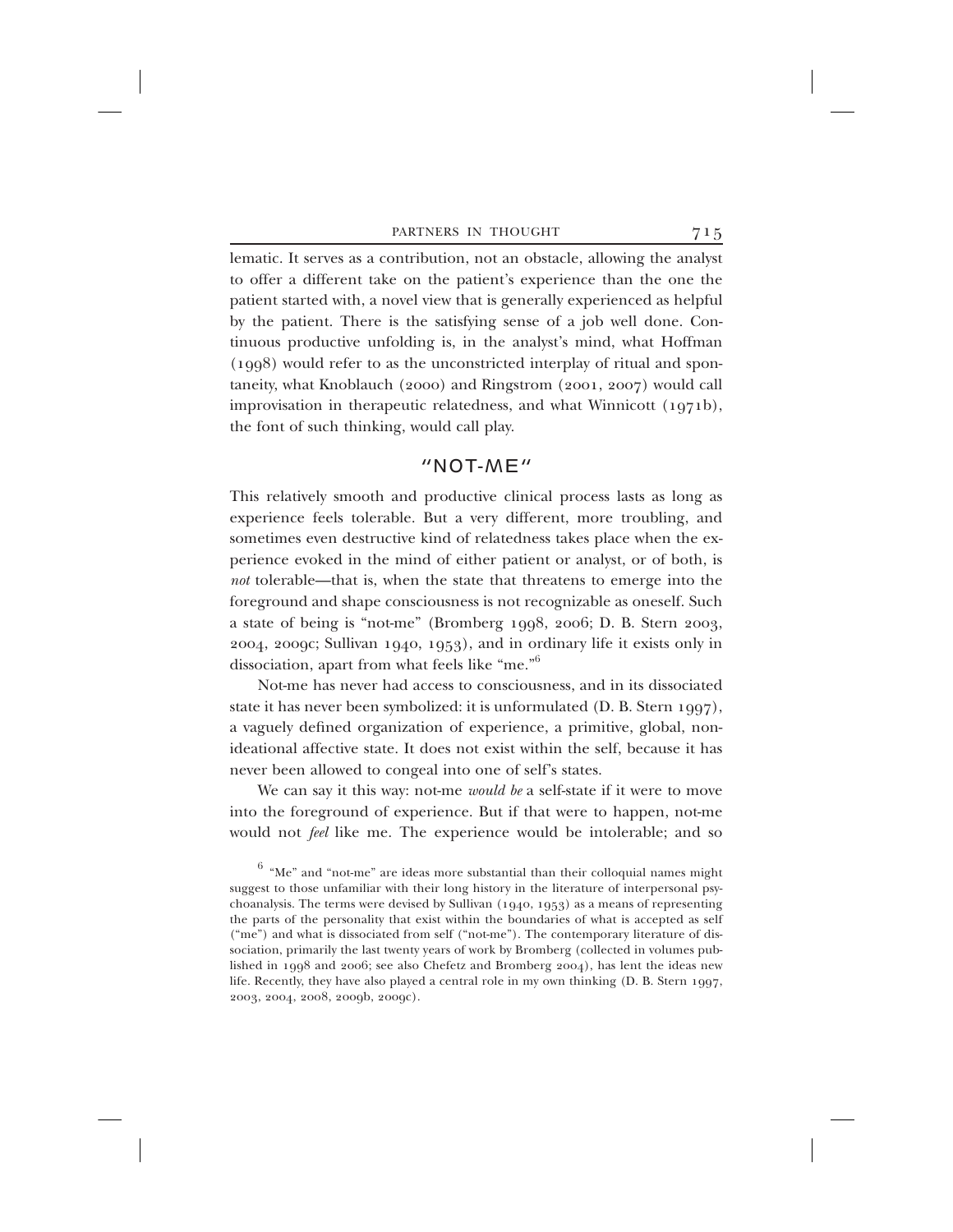not-me remains dissociated. I *must* not, *cannot* be not-me. The threatened eruption of not-me into awareness jeopardizes my sense of being the person I am. In both my own work on dissociation and the work of Bromberg (1998, 2006), not-me has never been formulated; dissociated experience has that quality in common with conceptions such as Bion's (1962, 1963) beta functioning and beta elements and Green's (e.g., 2000) nonrepresentation.<sup>7</sup>

Not-me originates as a response to unbearable fear or humiliation, the experience of having been the object of a powerful other's sadism. It is the sense that one is once again that stricken person: terrorized and terrified, sometimes to the point of immobility or helpless, destructive rage; contemptible, sometimes to the point of a self-loathing that yearns for the destruction of self or other; shamed and horrified, sometimes to the point of losing the desire to live or creating the desire to kill; weak, sometimes to the point of a shameful and utterly helpless surrender that feels as if it can be prevented only by suicide or held at bay only by committing mayhem. One *will* not, *can*not be this person, because when one was, life was not bearable; and yet, if not-me enters consciousness, one *is* that person.

Every personality harbors not-me, although of course the degree of trauma that has been suffered by different people varies enormously. The impact it would have for not-me to emerge into awareness and become "real" depends on the severity of trauma and the consequent degree to which not-me is vicious, loathsome, terrifying, terrified, or abject, and the degree to which the whole personality is unstable and vulnerable. For those who have suffered severe trauma and whose vulnerability is therefore unmanageable, the eruption of not-me can be catastrophic, provoking massive affective dysregulation and/or psychotic decompensation. For those who are less troubled, the consequence is nevertheless awful enough to be avoided.

7 As in the case of beta elements and nonrepresentation, dissociated material cannot be addressed by traditional defensive operations, because the dissociated has not attained symbolic form: "Unformulated material is experience which has never been articulated clearly enough to allow application of the traditional defensive operations. One can forget or distort only those experiences which are formed with a certain degree of clarity in the first place. The unformulated has not yet reached the level of differentiation at which terms like memory and distortion are meaningful" (D. B. Stern 1983, p. 73).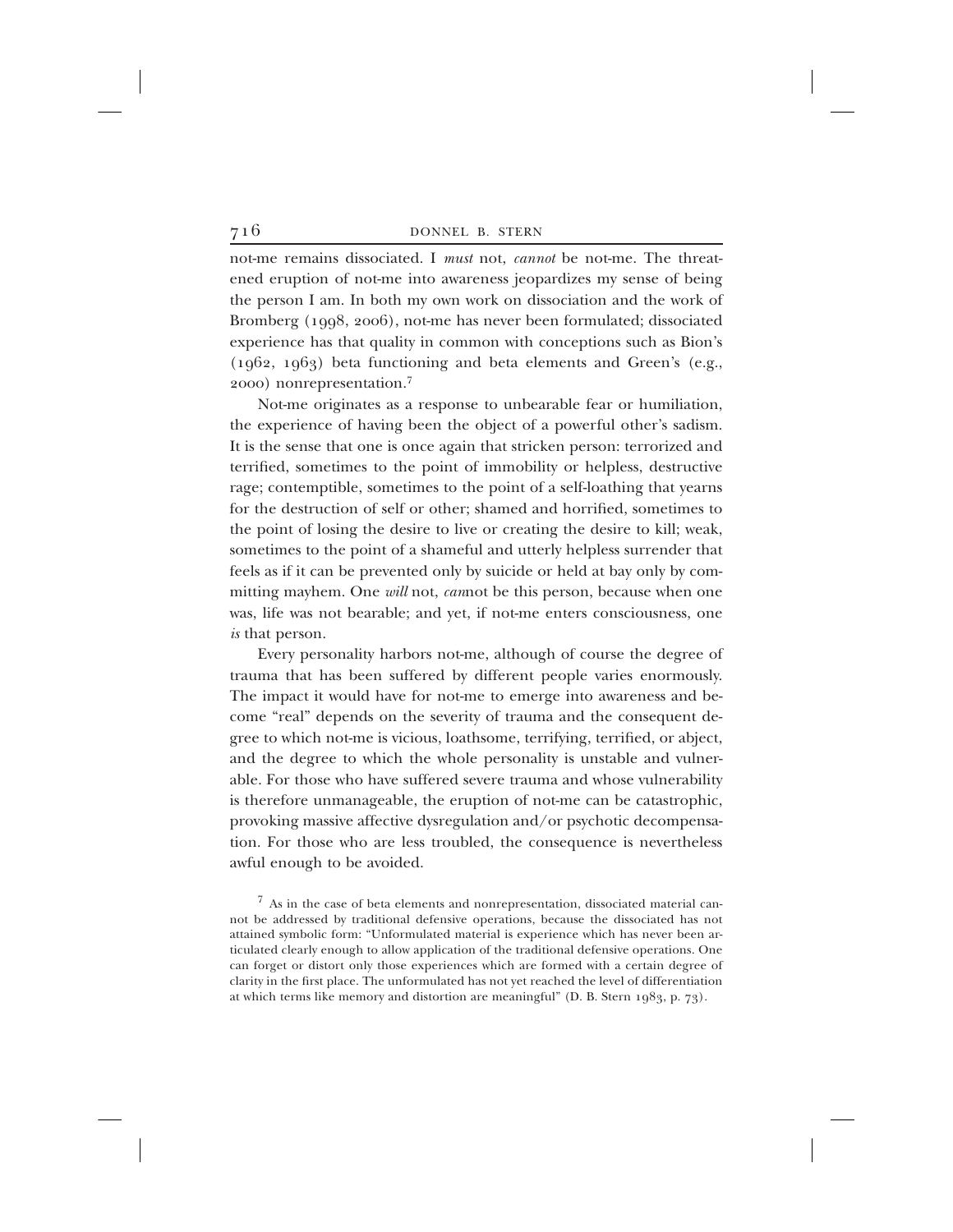### ENACTMENT: AN ILLUSTRATION

When not-me is evoked by the events of clinical process, continuous unfolding is replaced by some variety of enactment. In the following example, for heuristic purposes I describe more about both my own experience and the patient's than I knew at the time the interaction was taking place.

My patient was late, and I was taking advantage of the extra minutes to have a snack. When the patient arrived, I was enjoying what I was eating and wanted to finish it, and it therefore took me a few seconds longer to get to the waiting room than it would have if I had simply been waiting in my chair. The patient was standing there, waiting for me, when I got to the waiting room. He had not sat down, which I took as a sign that he was eager to come in. Perhaps I should not have allowed myself my little delay. I was faced with a small incident of my selfishness. In a defensive attempt to avoid self-criticism (an insight available only in retrospect), I said implicitly to myself, without words, "Well, for heaven's sake, the patient was late. What's wrong with using the time as I see fit?" But I was aware of greeting the patient without my customary warmth.

The patient, because of his relationship with his demanding and easily disappointed father, has an intense vulnerability to humiliation. The experience of being snubbed (my lackluster reception) made him worry (sub rosa) that he was a burden or a disappointment to me, thereby threatening the eruption into awareness of not-me. In the patient's mind, my greeting confirmed what he feared: my contempt was leaking; I had tolerated him up to now only because he paid me. The secret was out. He had always had to contend with the danger of being a loathsome, contemptible boy, and he must not, could not be that boy.

What happens at such a juncture? My patient had to do whatever was possible to avoid the eruption of contemptible not-me into awareness. His usual defensive maneuvers were of no use now; the danger was upon him. In our prior work, I had been quite careful to respect his vulnerabilities, but I had momentarily failed in that respect in greeting him as I had. In the past, the patient had also defended himself by (unconsciously) influencing the relatedness with me, making sure never to disappoint or provoke me, and thereby avoiding any possibility of facing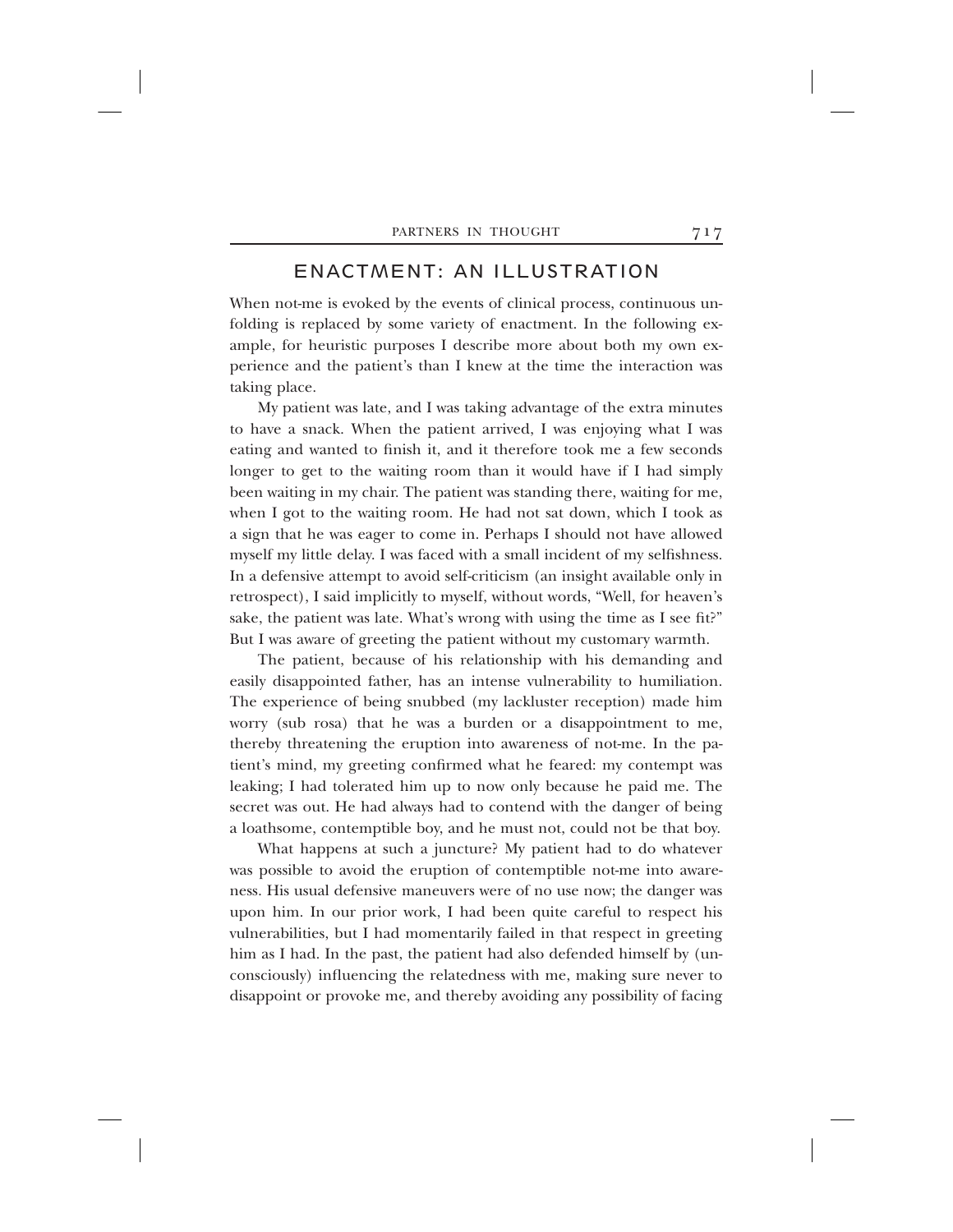this kind of stark "evidence" of my contempt for him. But his usual ways could not help him now.

The last-ditch defense, when not-me is imminent, is the interpersonalization of the dissociation, or enactment: "*I* am not contemptible, *you* are contemptible." The patient now claimed that most of the time, when I seemed authentically interested, I had been merely pretending. I hadn't really cared—that was now clear for the first time. Other therapists didn't pretend as I had; they really did get to know and care about their patients. My patient began to cite moments from the past that he now believed lent credence to the interpretation that I just was not very good at my job, that I should have chosen a field in which my limitations would not have hurt those I served.

I struggled with my affective response to being the object of contempt, feeling unhappy, hurt, and on the verge of anger. I was feeling the very shame that the patient was so eager to avoid. But I was nowhere near such understanding at this moment, and I said something (I don't remember exactly what it was) that protested my innocence. I knew I sounded defensive.

This situation could have moved in either of two directions at this point. In one scenario, I come to terms with my own affective reaction to the patient and tolerate it. Under those circumstances, following my defensive reaction, I would grope toward a therapeutically facilitative response to the patient, although such a response probably would not occur immediately after the patient's provocation, because anyone's initial response to an accusation is likely to be defensive. This is actually what happened in this case, and I will tell that part of the story just below.

But a second scenario is also common in this kind of situation: when the analyst is seriously threatened, the patient's enactment of a dissociated state calls out a dissociated, or not-me, state *in the analyst*. A *mutual* enactment ensues. With my patient, such a scenario might have looked like this: In the same way the patient has begun to feel that it is not *he* who is contemptible, but *I*, I now succumb (even if I "know better," which of course I usually do) to the strongly felt sense that *I* am not doing anything problematic—it's just that *the patient* is impossibly sadistic. I will almost undoubtedly feel uncomfortable in this position,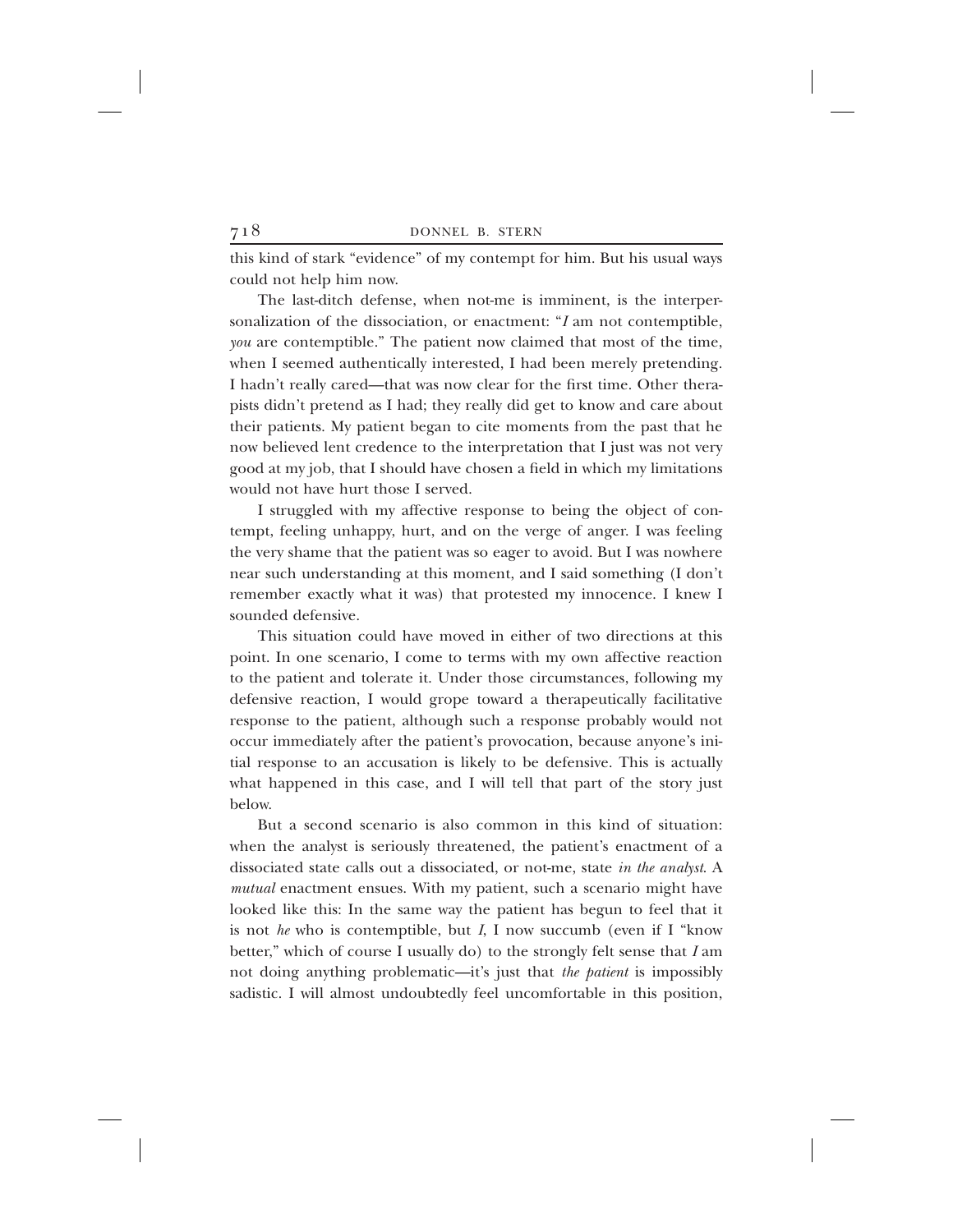probably guilty about being a bad analyst, but I will see no way out of it for the time being. Such mutual enactments, which are not as uncommon as the traditional psychoanalytic literature might be read to suggest, may go on over significant periods and often pose a genuine threat to the treatment (D. B. Stern 2003, 2004, 2008, 2009b, 2009c).

## ENACTMENT, WITNESSING, AND NARRATIVE

Thinking in narrative terms reveals that enactment of either kind—that is, either with or without the dissociative participation of the analyst—is even more than the unconsciously motivated inability of patient and/or analyst to see one another clearly and fully. As enactment rigidifies the clinical relatedness, it also interrupts each person's capacity to serve as witness for the other. Even if the analyst does not respond with a reciprocal dissociation, in other words, the patient loses, at least temporarily, the capacity to allow the analyst to be his partner in thought. The patient also temporarily loses the desire, and probably the capacity, to be the analyst's partner. When the analyst *does* respond with a reciprocal dissociation, of course, the situation is both more troubled and more difficult to remedy. In either case, the effortless, unbidden creation of narrative that went on during continuous, productive unfolding now grinds to a halt.

One way to define states of self is as narratives: each state is an everchanging story. Or rather, as I have already suggested, because self-states are not simply experiences or memories but aspects of identity, each state is an aspect of self defined by the stories that can be told from within it. Our freedom to tell many self-stories at once—in other words, our freedom to inhabit multiple states of being simultaneously—is what gives to the stories that express the ways we know ourselves and others the plasticity to change with circumstances. The many states that compose "me" not only participate in shaping the circumstances of life, but are, in the process, themselves reshaped. This continuous interchange and renewal is the hallmark of the self-states that make up "me."

But not-me cannot be told. Not-me remains insistently, stubbornly, defensively unformulated (D. B. Stern 1997, 2002, 2009a), not yet shaped or storied at all—isolated, existing in dissociation and thereby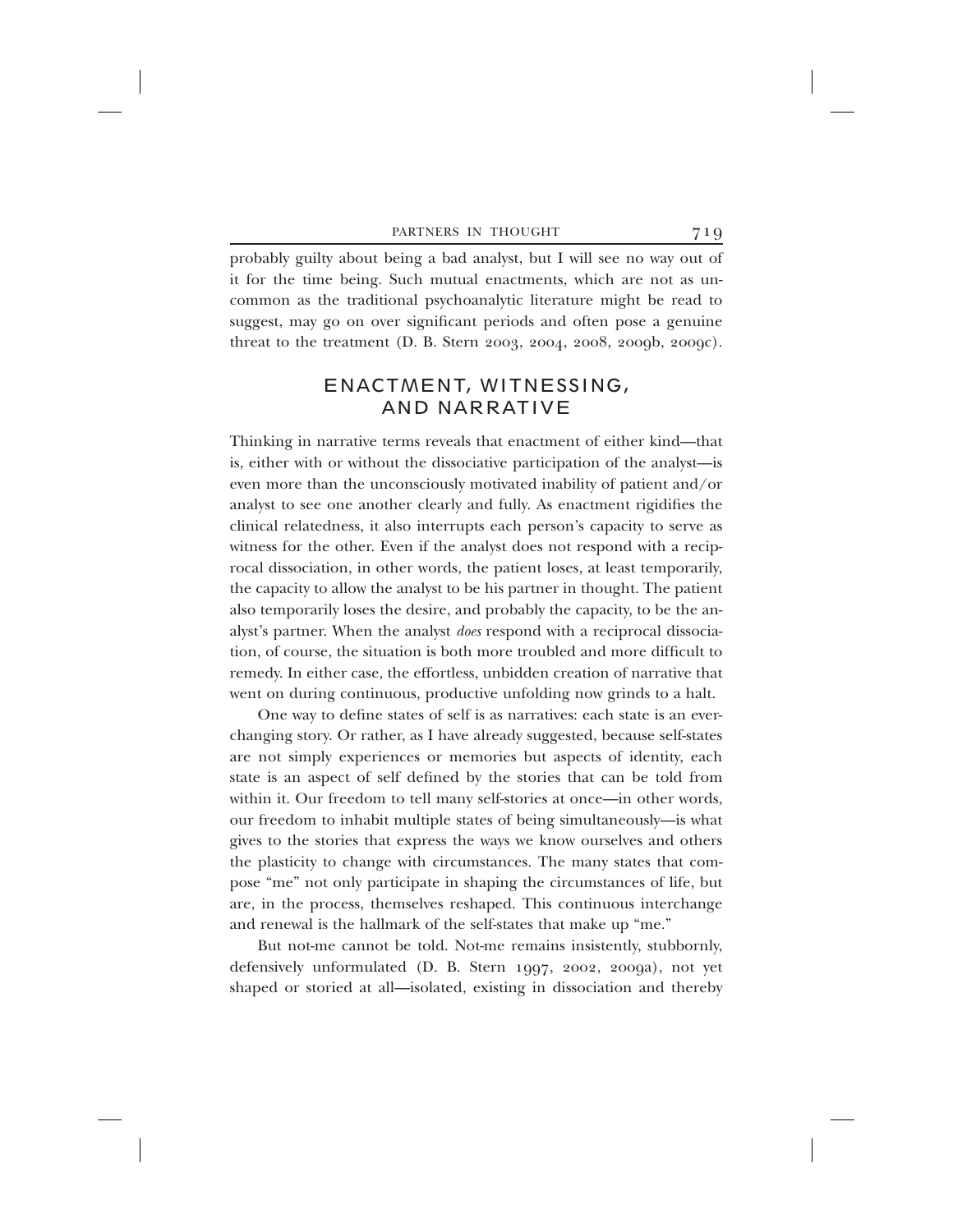rendered mute. This is the situation within enactments, both solitary and mutual: neither analyst nor patient knows how to narrate the significance of what is transpiring; neither knows the meaning of the transaction nor the feelings and perceptions that make it up. And so those events remain coded only in procedural terms, in action. If not-me is to come within our capacity to tell, then me, the self of the dissociator, must somehow expand to accommodate or contact it.

I continue now with the events that actually took place with my patient. I felt defensive and ashamed in reaction to the patient's accusations. My defensiveness was apparent to me and, I told myself, probably to my patient; but I did not respond with a reciprocal dissociation of my own. I pulled myself together and said something on this order: "I was taken by surprise by what you said [the patient's accusations against me]—I didn't know where that was coming from. But now I'm asking myself if the way you felt might have to do with something you sensed during the last session, or when you came in today. Did you notice something I said or did? Because I did. This may not be the important thing, but I did notice that I didn't greet you as I usually do."

Despite my reaction to the patient's accusations, in other words, I was able to consider the possibility that I might have played a role in setting the patient's complaints in motion. In this context, at least, I was able to conduct an inquiry without succumbing to an answering dissociation and enactment. I did not shut down the narrative possibilities, in other words, as the patient had no choice but to do from within his own dissociative process, but instead I returned to being curious, relatively open to whatever emerged in my mind.

Neither the patient's dissociation nor his enactment was particularly rigid as these things go, although both certainly might have moved in that direction if I had failed to gain a perspective on my own reaction and remained defensive. But I was fortunate in this case, because, sensing that I was no longer threatened, the patient showed some interest in my foray. But he was still suspicious, and he asked, "Well, but then why did you get defensive?", referring to what I said in response to his accusations. I answered, again from within my relocated stability, that I did believe that I had been defensive, and that it is often hard for anyone not to be defensive in the face of strong criticism.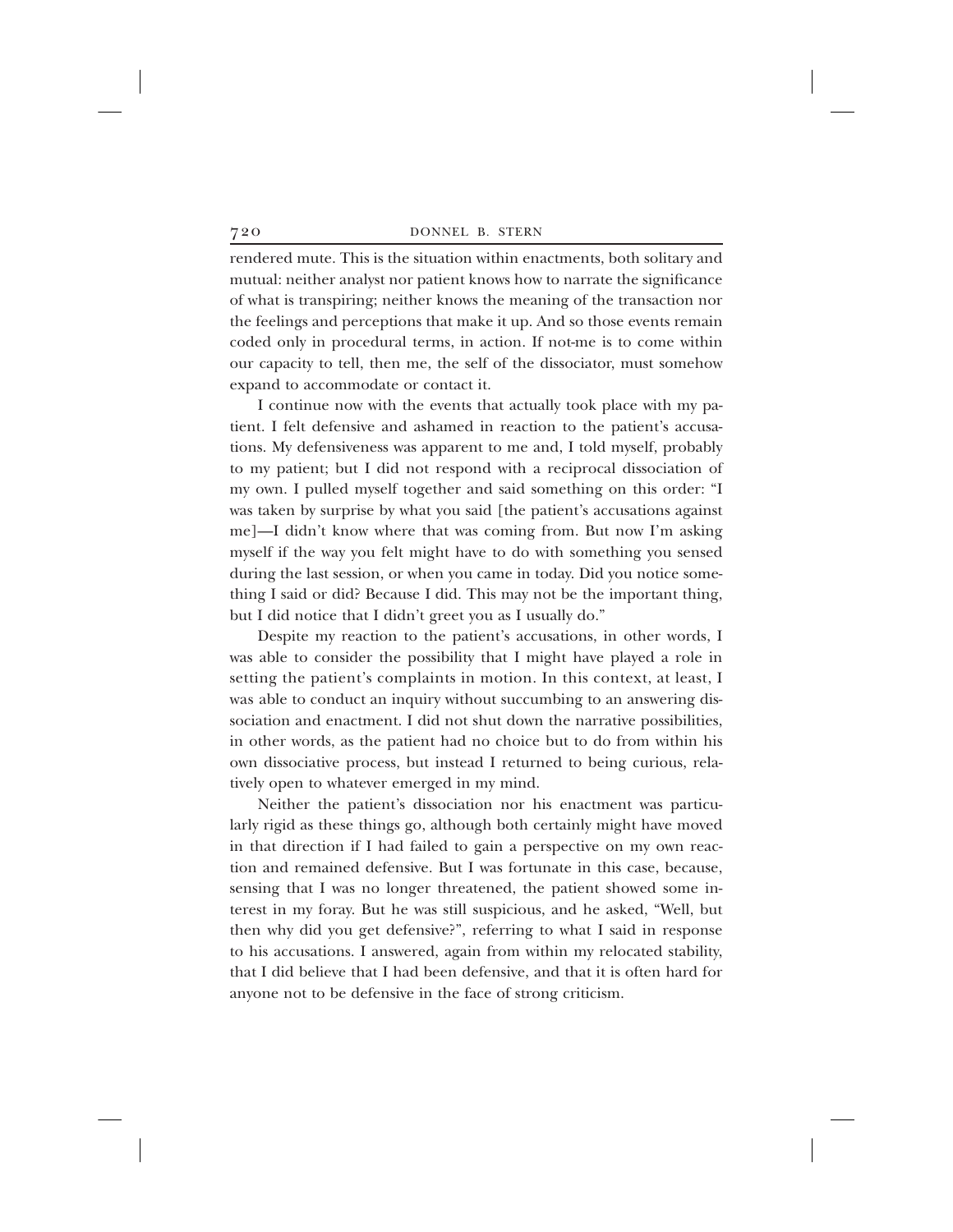The patient softened and (to my surprise, to tell the truth) seemed to begin to search himself for something that might be responsive to what I had said. He eventually was able to say that my greeting had indeed stung him. The atmosphere cooled further. The patient had little difficulty now in seeing that my defensiveness could be understood, from within my perspective, as a response to his own critical remarks. More important, the patient had now lived through an episode in which his brief certainty that he was a burden to me, and that my caring was inauthentic, was disconfirmed. This was not primarily a cognitive signification for him. The patient could *feel* or *sense* what it was like for me to be with him through the course of his accusations. That was important; but more important yet was that the patient felt for one of the first times the confidence that I had felt hurt or angry with him without losing track of my warm feelings about him (or losing track of them only very temporarily). In a small but crucial way, the patient was now someone other than he had been.

Over the following months, other new experiences of this kind opened in front of him, because his growing confidence in my openness to his experience and my own made it possible for him to begin to listen imaginatively through my ears to his own feelings of being a burden; and in the process, those experiences gained substance and reality for him, on the one hand, and became less shameful and more bearable, on the other. Stories about these things emerged in his mind with increasing frequency, some of them articulated and others implicit. Over time, notme became me. For my part, through my experience of my reaction to his stinging criticism, I also became more able to witness the patient; and beyond that, I came to depend in a new way on the patient's capacity to witness *me*—the way, for example, he eventually accepted my reactions to his criticisms.

Dissociations are not breached by insight, nor are enactments dissolved through verbal understanding. Interpretation is not the analyst's key intervention. Enactments end as a result of a change in affect and relatedness, which provokes a change in each participant's perceptions (and stories) of the other and himself (D. B. Stern 2003, 2004, 2008, 2009b, 2009c). Insight into this changed state of affairs, when it plays a role, comes later. Historical reconstruction often does take place after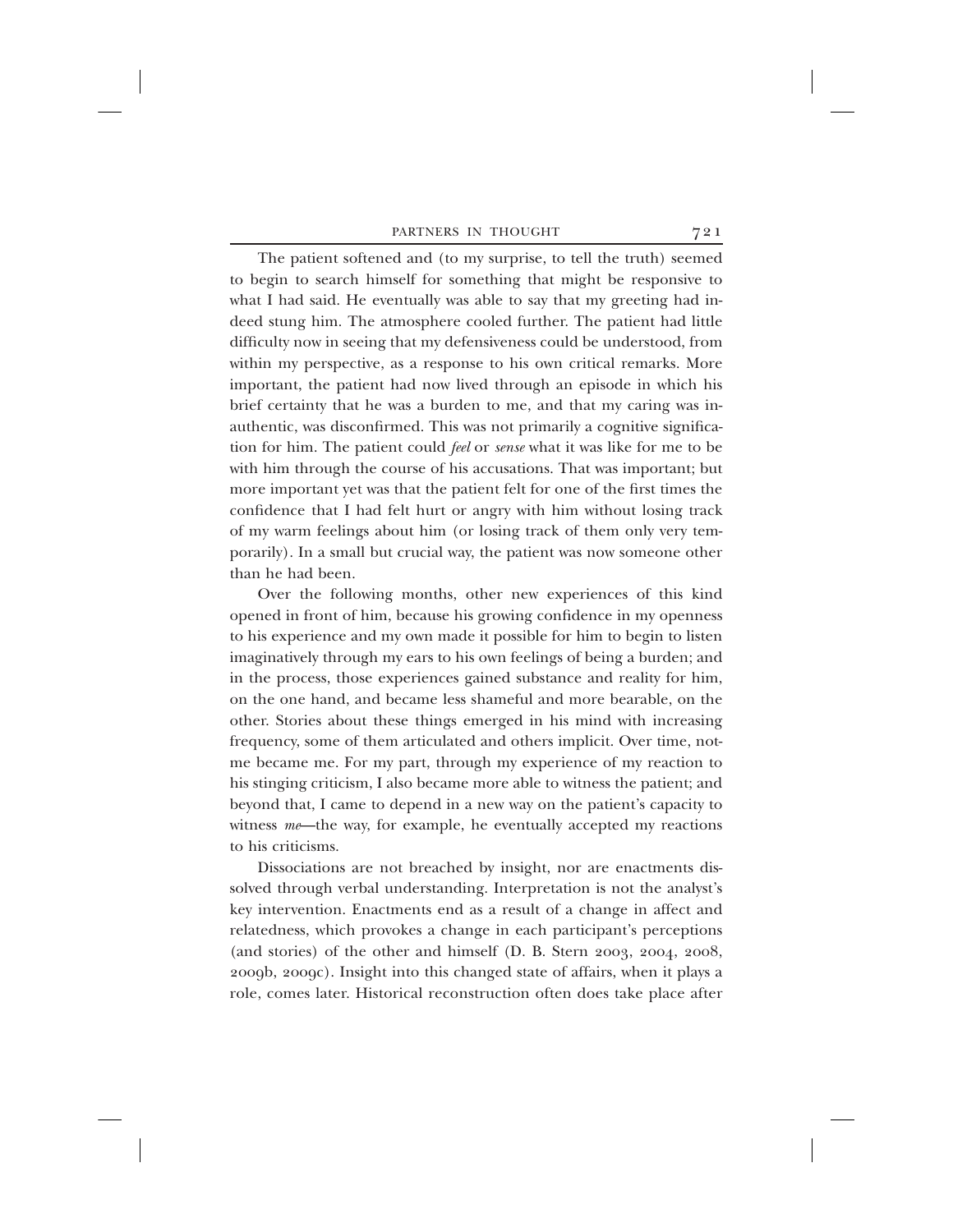the appearance of the new story, and it can be quite helpful. But therapeutic action lies in becoming a different person, usually in a small way, in the here and now. The expansion of the self takes place in the present, in small increments. As enactment recedes, the treatment moves back into continuous productive unfolding, and new narratives once again begin to appear unbidden in the analytic space. The new stories my patient and I have told as the treatment has moved on have been more and more often about the contemptible little boy.

## RETURNING TO THE CASTAWAYS

But if the analyst is so crucial to the patient, how do we understand Robinson Crusoe and the shrinking man? They had no analytic relationship, no relationships of any kind. (Crusoe did eventually have Friday, but that was years into his saga.) Now it may be clearer why I claimed earlier that enforced isolation makes these characters such good illustrations of my thesis. Their creators' suggestion that the characters grew and changed despite their circumstances is not mistaken, nor is it by any means a refutation of the point that we are profoundly social beings. On the contrary, such stories could not demonstrate the necessity of witnessing more clearly than they do. It seems likely, actually, that some kind of imaginary witness is invoked in all tales of enforced isolation, real and imaginary.

In the movie *Cast Away*, the character played by Tom Hanks, alone and shipwrecked on an island, finds a volleyball floating in the surf, paints a face on it, and begins to talk to it, using the conversation as a kind of ironic commentary to himself on the matter of his own loneliness. He calls the ball "Wilson" after the name of the sporting goods company that made it. But as the years pass, irony turns delusionally earnest, and Wilson eventually becomes the castaway's dear friend, continuous companion, and confidant.

Years after that, the shipwrecked man escapes from the island on board a raft he has made. In the calm that comes after a storm at sea, and dying of thirst and exposure, he sees that Wilson, whom he had tethered to the mast for protection, has fallen off and is drifting away from him across the swells. The movie's one truly devastating moment comes when the castaway sees that in his weakened state he cannot rescue his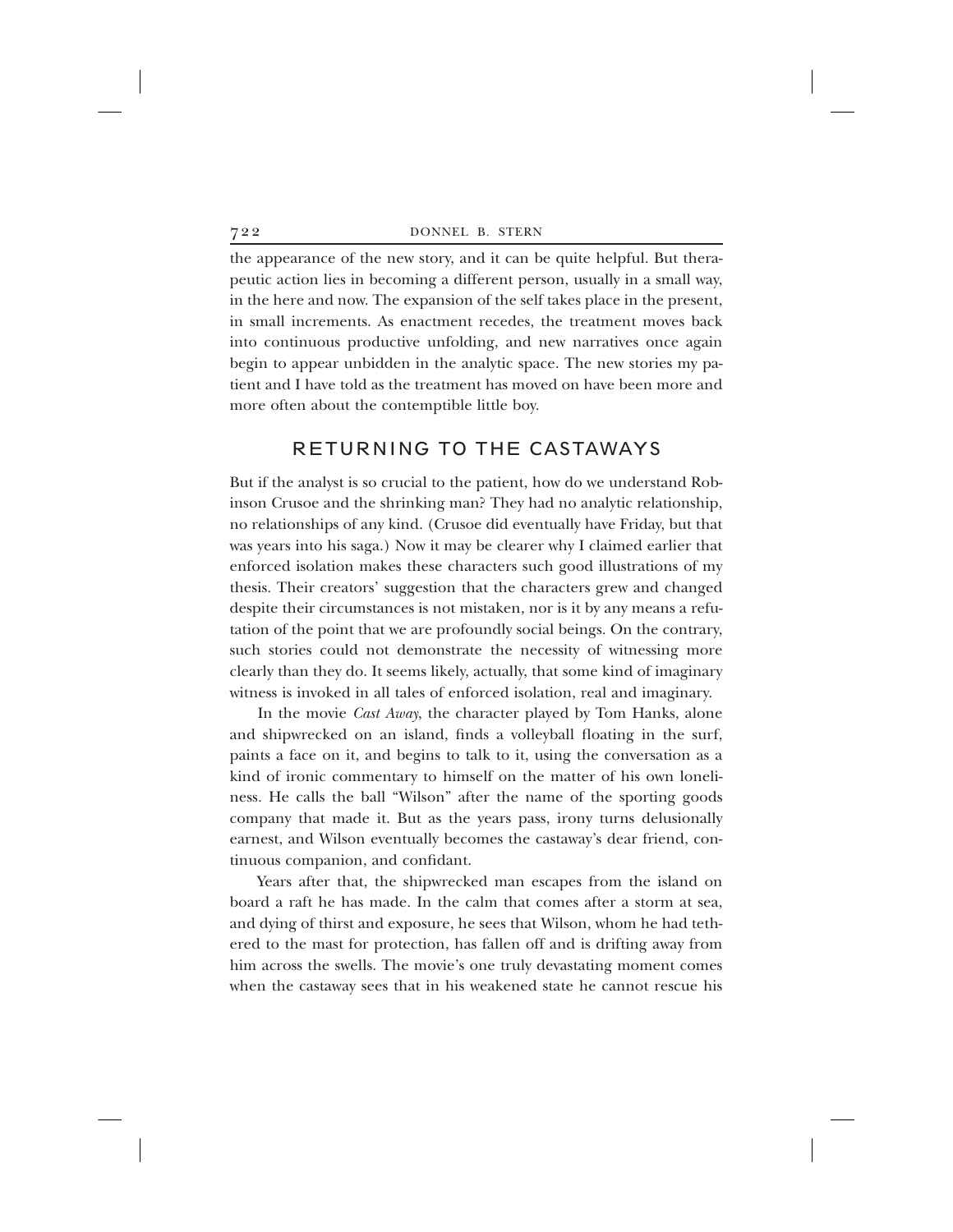"friend" without losing the raft and drowning, and he calls out piteously after the swiftly disappearing Wilson, pleading for forgiveness.

Let me offer one last example, just to put it on the record that factuality reflects castaways' need for a witness just as well as fiction does. I recently read a dreadful story in the *New York Times* (Onishi 2007) about a man in Tokyo so poor that he had not eaten in weeks, and so alone that no one either knew or cared. In his last days, he kept a diary. Among the last entries before his death from starvation was his expression of the wish for a rice ball, a snack sold in convenience stores across Japan for about a dollar: "3 a.m. This human being hasn't eaten in 10 days but is still alive. I want to eat rice. I want to eat a rice ball."

The very fact that the diarist wrote at all testifies to his imagination of an audience. But note also that he speaks of himself in the third person. Is it credible that he would have done that if he really imagined that he was addressing only himself? Could there be a more eloquent expression of the need to listen through the ears of the other? This need was preserved even as the man was dying.

To know what our experience is, to think and feel, we need to tell the stories of our lives, and we need to tell them to someone to whom they matter, listening to ourselves as we do the telling. If we have to make up our audience, so be it. Our need for a witness goes so deep that imaginary witnesses must sometimes suffice.

## WITNESSING ONE'S SELF

We are familiar with the idea of internal conversation between parts of ourselves. If we can hold an internal conversation, can one part of ourselves serve as a witness for another? We have seen that Richman (2006) believes so. Laub (1992a, 1992b, 2005; Laub and Auerhahn 1989) does, too. He suggests that massive psychic trauma, because it damages the processes of association, symbolization, and narrative formation, also leads to an absence of inner dialogue, curiosity, reflection, and self-reflection. And what does Laub believe is responsible for this inner devastation? The annihilation of the internal good object, the *internal empathic other* (Laub and Auerhahn 1989), partner in inner dialogue and narrative construction.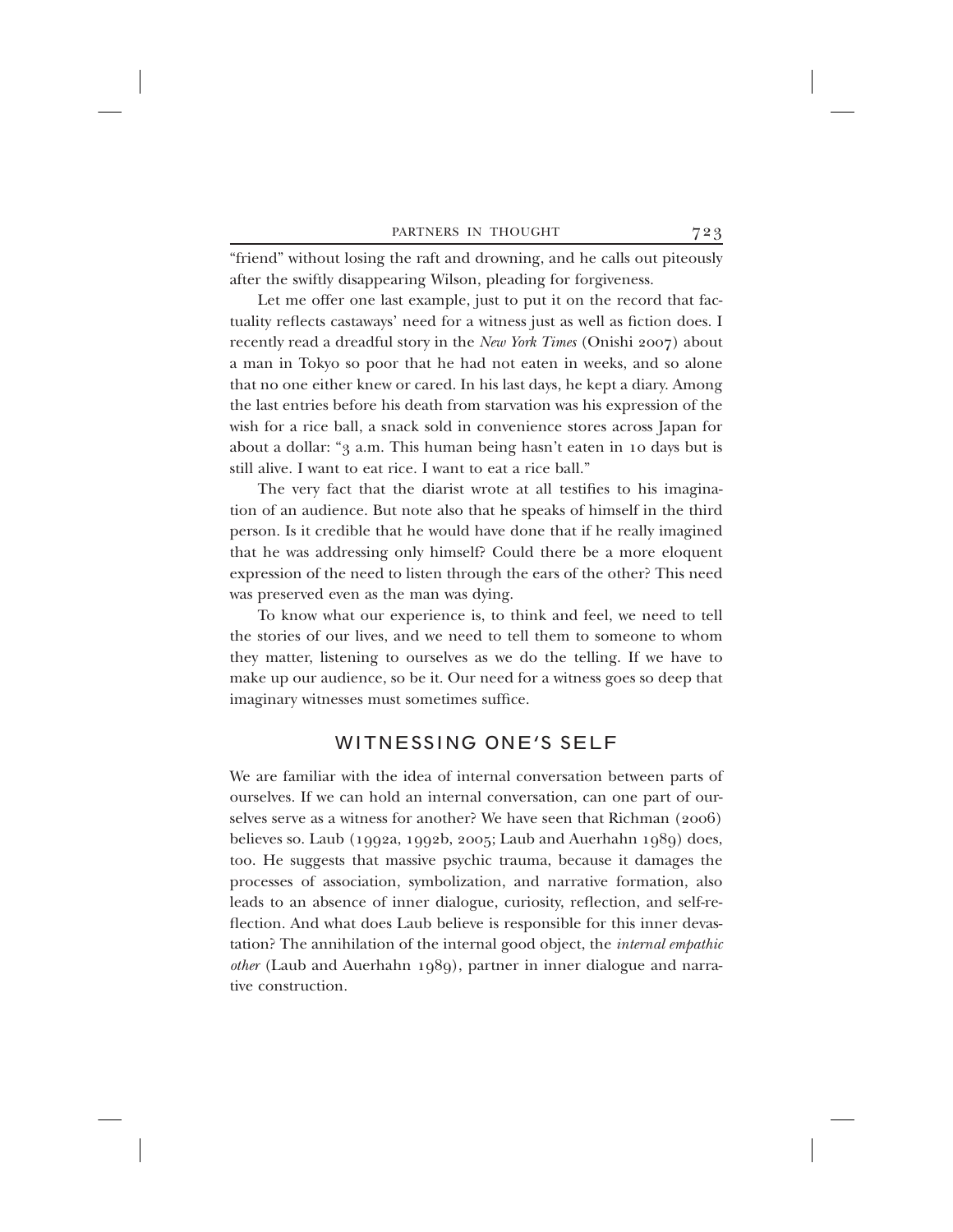Laub (1992b) tells the story of Menachem S., a castaway of sorts, a little boy placed in a labor camp who somehow managed to survive the Holocaust and, miraculously, to find his parents afterward. He spent the war talking and praying to a photograph of his mother that he kept with him. "Mother indeed had promised to come and take him back after the war, and not for a moment did he doubt that promise"  $(p. 87)$ . But the mother and father he refound, "haggard and emaciated, in striped uniforms, with teeth hanging loose in their gums" (p. 88), were not the parents he had maintained in his memory. Mother was "different, disfigured, not identical to herself" (p. 91). Having survived the war, the boy now fell apart. Laub writes, "I read this story to mean that in regaining his real mother, he inevitably loses the internal witness he had found in her image" (p. 88).

Richman's (2006) experience is once again germane. Here she describes the inner presence to whom she wrote during the time she was working on her own memoir (2002) of her childhood as a hidden child during the Holocaust:

The internalized other (the projected reader) was an amorphous presence without distinguishing characteristics, but seemed to be an interested observer, a witness, someone who wanted to know more about me and my life. Perhaps the amorphous presence represented my mother, my first reader-listener, who lived to hear my school papers and received my writing with unwavering admiration. [2006, p. 645]

Something on this order is what happened for the castaways I have cited, for the toddlers in their cribs, for all of us, much of the time, day to day. And so we see that the experience of the castaways is hardly unique; it is what we all do routinely. It is the castaways' enforced isolation, as a matter of fact, that throws the process of witnessing into high relief.

But just as Laub's internal empathic other can be destroyed by trauma, we cease to be able to invoke the imaginary internal witness as soon as the experience we must witness touches on parts of us that hurt or scare us too badly to acknowledge, or that are injured in a way so central to our makeup that awareness of them threatens the remainder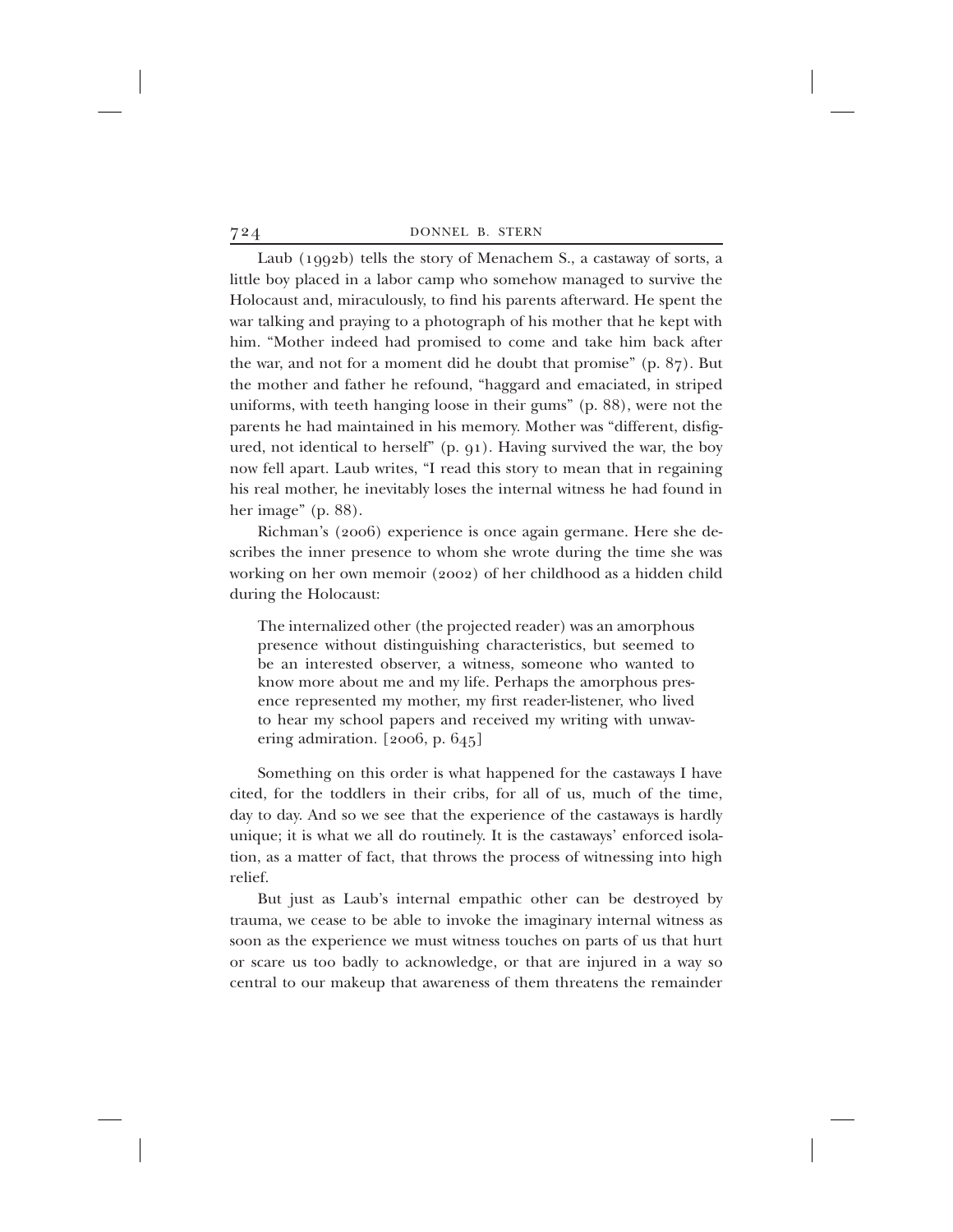of the personality. The imaginary internal witness becomes unavailable, in other words, when the one who must be witnessed is not-me. And yet this is precisely the part of us that, if we are to grow, we must somehow learn to bear and to know. In such cases, it is crucial to have a witness outside our own minds. In such cases, we not only profit from seeing a psychoanalyst, we need one.

## FINAL THOUGHTS

The psychoanalytic accounts of narrative with which we are most familiar (Schafer 1983, 1992; Spence 1982) are written as if the stories themselves are what matter. Problems in living are portrayed as the outcome of telling defensively motivated stories of our lives that deaden or distort experience, or of skewing experience by rigidly selecting one particular account. Therapeutic action revolves around the creation, through objective interpretation based on the analyst's preferred theory, of new and better stories—more inclusive, more coherent, more suited to their purpose. In the accounts of narrative by Schafer and Spence, while there is room for a good deal of flexibility in the way the analyst works, clinical psychoanalysis is defined by its technique, and its technique, in one way or another, is defined by the way interpretation is employed.

Schafer (1992) believes that psychoanalytic clinical work is very much like text interpretation. This "text" is both "interpenetrated" and "cohabited" by patient and analyst. But it remains a text. Consider what the analyst does with the patient who "talks back," i.e., the patient who tells the analyst what he thinks of the analyst's interpretive offerings.

The analyst treats the analysand in the same manner that many literary critics treat authors—with interest in what the analysand says about the aims of his or her utterances and choices, but with an overall attitude of autonomous critical command rather than submission or conventional politeness, and with a readiness to view these explanatory comments as just so much more prose to be both heard as such *and* interpreted. [p. 176, italics in original]

It is hardly controversial for an analyst to claim that what the patient says often has meanings that the patient does not know. But there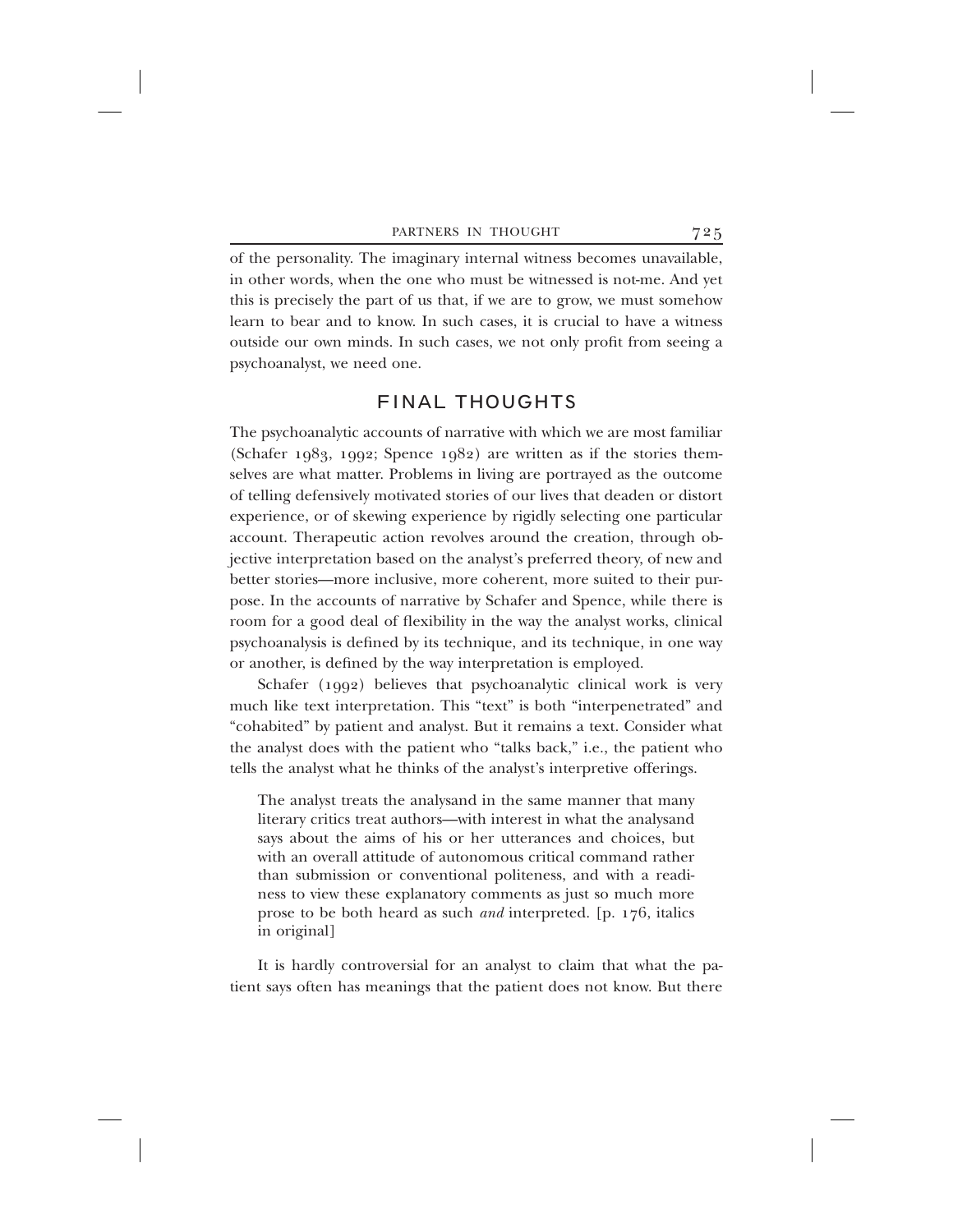now exists a substantial body of literature that does take issue with the claim that an analyst can *ever* adopt "an overall attitude of autonomous critical command" (e.g., Bromberg 1998, 2006; Hoffman 1998; Mitchell 1993, 1997; Pizer 1998; Renik 1993; D. B. Stern 1997). This large group of writers, most of whom identify themselves as relational and/or interpersonal analysts, take the position that the relationship of patient and analyst is one of continuous, mutual unconscious influence. Neither the patient *nor* the analyst has privileged access to the meanings of his own experience.

This is the broad perspective within which the view developed in this essay belongs. While it remains undeniable that refashioned narratives change lives, the source of this change is the patient's newfound freedom to experience—an expansion of the self—created through events of the clinical interaction that are only partially under our conscious control. It is not so much that we learn the truth, but that we become more than we were. Our greatest clinical accomplishments are neither interpretations nor the stories they convey, but the broadening of the range within which analyst and patient become able to serve as one another's witnesses. This new recognition of each by the other is a product of the resolution of enactments and the dissociations that underlie them, and the resulting capacity of analyst and patient to inhabit more fully one another's experience, to listen more frequently through one another's ears. As dissociation and enactment recede, patient and analyst once again become partners in thought, and now the breadth of their partnering has grown.

Instead of thinking of narrative as a consciously purposeful construction, we should recast it as something on the order of a self-organizing system, in which outcomes are unpredictable and nonlinear (e.g., Galatzer-Levy 2004; Thelen and Smith 1994). Clinical process is the medium—or, to use the language of nonlinear systems theory, the event space—within which narrative stagnates, grows, and changes: the destabilization of old narratives and the emergence of new ones are outcomes of unpredictable relational events. I hope I have explained my perspective well enough by now to substantiate the claim I made at the beginning: that new narratives in psychoanalysis are the emergent, coconstructed, and unbidden products of clinical process.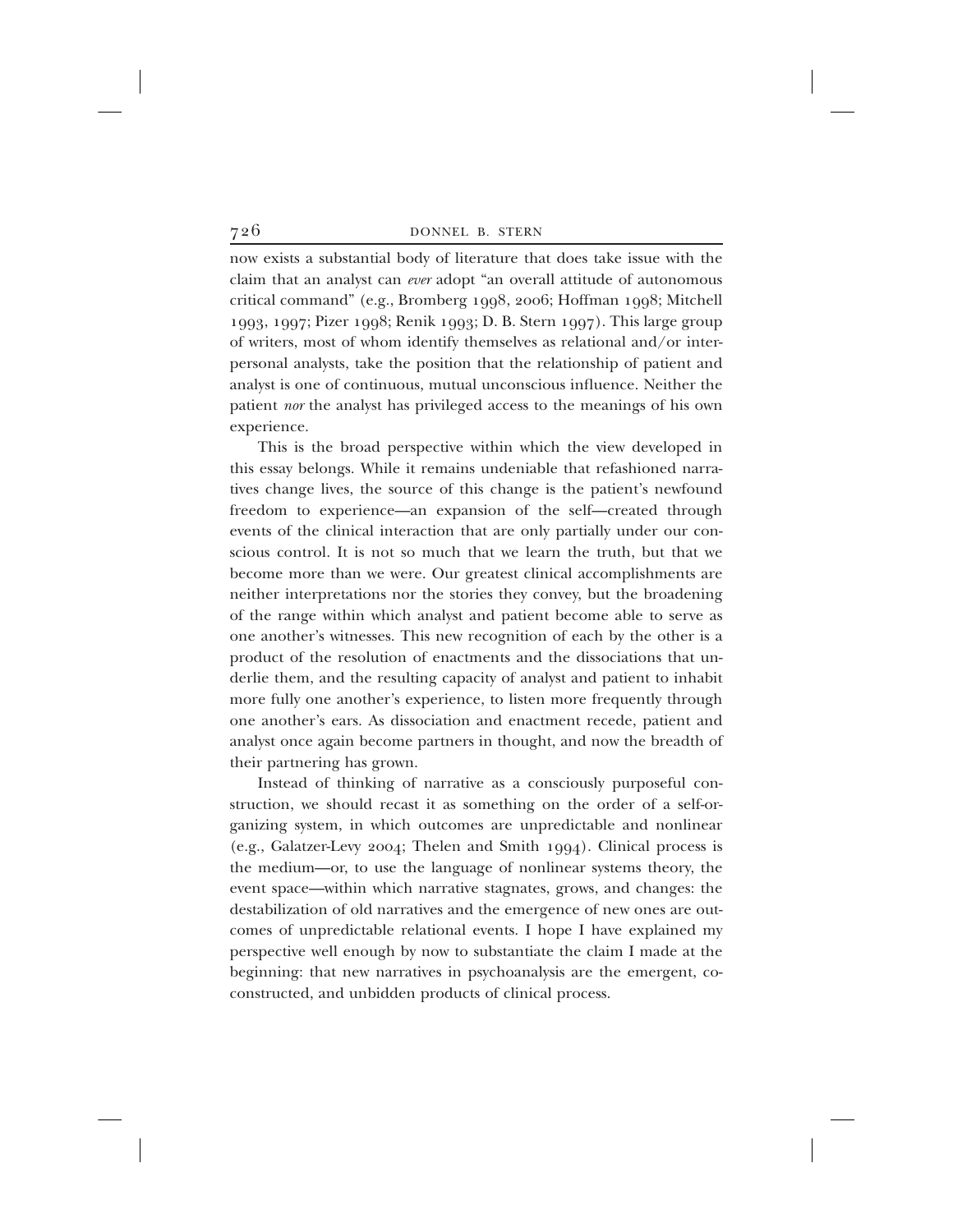Without denying for an instant the necessity for careful conceptualization or clinical discipline, I intend what I have said to serve as an argument against the claim that clinical psychoanalysis can be defined by any specification of technique. Psychoanalysis is, rather, a very particular way that one person can be of use to another—a way that depends on our possession of common practices, but also on our awareness that those practices are often inadequate to the experience that makes up our immersion in clinical process. For the analyst who believes that the recognition and resolution of enactments are central to clinical psychoanalysis, the personal is unavoidably linked with the professional, a point that reinforces something we have known at least since the work of Racker (1968): if the patient is to change, the analyst must change as well. In the end we find, as is so often the case, that when the mind is locked, relationship is the key.

*Acknowledgments:* The author thanks Philip Bromberg, Robert Grossmark, Kathe Hift, and Bruce Reis for reading and commenting on earlier drafts of this paper. The author is especially grateful for the extensive editorial advice of Phillip Blumberg.

#### **REFERENCES**

- Bach, S. (2006). *Getting From Here to There: Analytic Love, Analytic Process*. Hillsdale, NJ: Analytic Press.
- BEEBE, B. & LACHMANN, F. (1988). The contribution of mother-infant mutual influence to the origins of self and object representations. *Psychoanal. Psychol.*, 5:305-337.
	- ———- (1994). Representation and internalization in infancy: three principles of salience. Psychoanal. Psychol., 11:127-165.
- Benjamin, J. (1988). *The Bonds of Love*. New York: Pantheon.
- (1990). Recognition and destruction: an outline of intersubjectivity. In *Relational Psychoanalysis: The Emergence of a Tradition*, ed. S. A. Mitchell & L. Aron. Hillsdale, NJ: Analytic Press, 1999, pp. 183-200.
	- ———- (1995). *Like Subjects, Love Objects.* New Haven, CT: Yale Univ. Press.
- Bion, W. R.( 1962). *Learning from Experience*. London: Heinemann.

———- (1963). *Elements of Psycho-Analysis*. London: Heinemann.

Boston Change Process Study Group (Bruschweiler-Stern, N., Harrison, A. M., Lyons-Ruth, K., Morgan, A. C., Nahum, J. P., Sander, L. W., Stern, D. N. & Tronick, E. Z.) (2002). Explicating the implicit: the local level and the microprocesses of change in the analytic situation. *Int. J. Psychoanal.*, 83:1051-1062.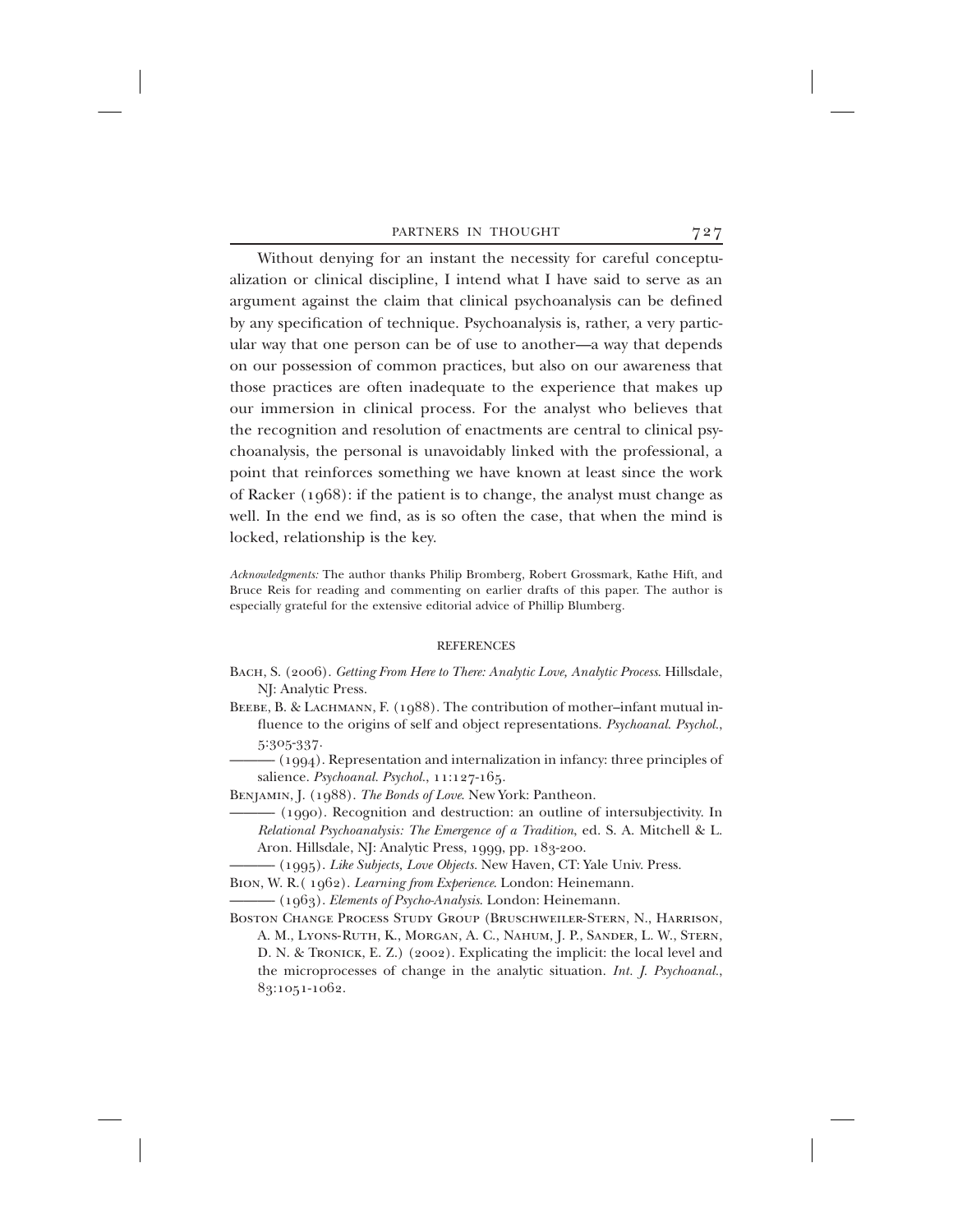- (BRUSCHWEILER-STERN, N., LYONS-RUTH, K., MORGAN, A. C., NAHUM, J. P., Sander, L. W. & Stern, D. N.) (2005). The "something more" than interpretation revisited: sloppiness and co-creativity in the psychoanalytic encounter. *J. Amer. Psychoanal. Assn.*, 53:693-729.
- (BRUSCHWEILER-STERN, N., LYONS-RUTH, K., MORGAN, A. C., NAHUM, J. P., Sander, L. W. & Stern, D. N.) (2007). Implicit process in relation to conflict, defense and the dynamic unconscious. *Int. J. Psychoanal.,* 88:843- 860.
- ———- (Bruschweiler-Stern, N., Lyons-Ruth, K., Morgan, A. C., Nahum, J. P., Sander, L. W. & Stern, D. N.) (2008). Forms of relational meaning: issues in the relations between the implicit and reflective-verbal domains. *Psychoanal. Dialogues,* 18:125-148.
- BOULANGER, G. (2007). *Wounded by Reality: Understanding and Treating Adult-Onset Trauma*. Mahwah, NJ: Analytic Press.
- Brison, S. (2002). *Aftermath: Violence and the Remaking of a Self*. Princeton, NJ: Princeton Univ. Press.
- Bromberg, P. M. (1998). *Standing in the Spaces: Essays on Clinical Process, Trauma, and Dissociation*. Hillsdale, NJ: Analytic Press.
- ———- (2006). *Awakening the Dreamer: Clinical Journeys*. Hillsdale, NJ: Analytic Press.
- Bruner, J. (1986). *Actual Minds, Possible Worlds*. Cambridge, MA: Harvard Univ. Press.
- ———- (1990). *Acts of Meaning*. Cambridge, MA: Harvard Univ. Press.
- ———- (2002). *Making Stories: Law, Literature, Life*. Cambridge, MA: Harvard Univ. Press.
- Chasseguet-Smirgel, J. (1990). On acting out. *Int. J. Psychoanal.*, 71:77-86.
- Chefetz, R. A. & Bromberg, P. M. (2004). Talking with "me" and "not-me." *Contemp. Psychoanal.,* 40:409-464.
- Damasio, A. (1994). *Descartes's Error: Emotion, Reason and the Human Brain.* New York: G. P. Putnam's Sons.
- Defoe, D. (1719). *Robinson Crusoe*. New York: Charles Scribner's Sons, 1957.
- Eigen, M. (1981). The area of faith in Winnicott, Lacan and Bion. *Int. J. Psychoanal*., 62:413-433.
- ESHEL,  $O.$  (2004). Let it be and become me: notes on containing, identification, and the possibility of being. *Contemp. Psychoanal.*, 40:323-351.
- Fain, M. & David, C. (1963). *Aspects fonctionnels de la vie onirique*. *Revue Française Psychanalyse*, 27:241-343.
- FAIN, M., DAVID, C. & MARTY, P. (1964). *Perspective psychosomatique sur la fonction des fantasmes. Revue Française Psychanalyse,* 28:609-622.
- Farber, L. (1956). Martin Buber and psychoanalysis. In *The Ways of the Will: Essays Toward a Psychology and Psychopathology of Will*. New York: Basic Books, 1966, pp. 131-154.
- Ferro, A. (2002). *In the Analyst's Consulting Room.* London: Brunner-Routledge.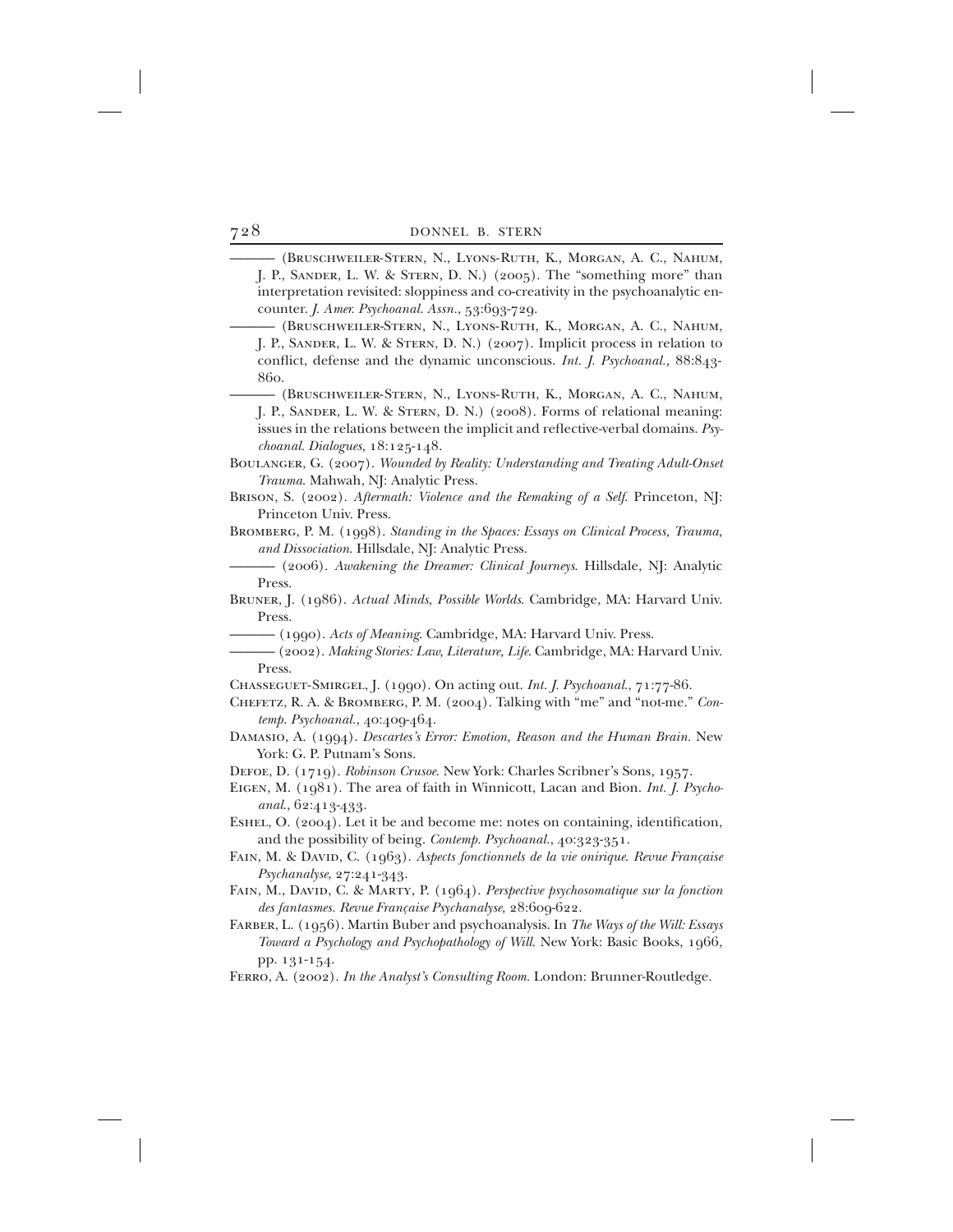- $-$  (2005). *Seeds of Illness, Seeds of Recovery: The Genesis of Suffering and the Role of Psychoanalysis.* London: Brunner-Routledge.
- ———- (2006). *Psychoanalysis as Therapy and Storytelling*. London: Routledge.
- FONAGY, P., GERGELY, G., JURIST, L. & TARGET, M. (2002). Affect Regulation, Men*talization, and the Development of the Self*. New York: Other Press.
- Galatzer-Levy, R. M. (2004). Chaotic possibilities: toward a new model of development. *Int. J. Psychoanal.*, 85:419-442.
- Ghent, E. (1995). Interaction in the psychoanalytic situation. *Psychoanal. Dialogues*, 5:479-491.
- GREEN, A. (1975). The analyst, symbolization, and absence in the analytic setting. *Int. J. Psychoanal.*, 56:1-22.
- ———- (2000). The central phobic position: a new formulation of the free association method. *Int. J. Psychoanal.*, 81:429-451.
- HOFFMAN, I. Z. (1998). *Ritual and Spontaneity in the Psychoanalytic Process: A Dialectical-Constructivist View*. Hillsdale, NJ: Analytic Press.
- Knoblauch, S. H. (2000). *The Musical Edge of Therapeutic Relatedness*. Hillsdale, NJ: Analytic Press.
- Lacan, J. (1977). *Écrits: A Selection*. New York: Norton.
- Laub, D. (1992a). Bearing witness or the vicissitudes of witnessing. In *Testimony: Crises of Witnessing in Literature, Psychoanalysis, and History,* ed. S. Felman & D. Laub. New York/London: Routledge, pp. 57-74.
- $(1992b)$ . An event without a witness: truth, testimony, and survival. In *Testimony: Crises of Witnessing in Literature, Psychoanalysis, and History,* ed. S. Felman & D. Laub. New York/London: Routledge, pp. 75-92.
- $(2005)$ . Traumatic shutdown of symbolization and narrative: a death instinct derivative? *Contemp. Psychoanal.*, 41:307-326.
- LAUB, D. & AUERHAHN, N. (1989). Failed empathy: a central theme in the survivor's holocaust experience. *Psychoanal. Psychol.*, 6:377-400.
- Lecours, S. & Bouchard, M. (1997). Dimensions of mentalisation: outlining levels of psychic transformation. *Int. J. Psychoanal.*, 78:855-875.
- Luquet, P. (1987). *Penser-parler: un apport psychanalytique la thorie du langage*. In *La Parole Trouble*, ed. R. Christie, M. M. Christie-Luterbaucher & P. Luquet. Paris: Presses Universitaires de France, pp. 161-300.
- Marty, P. (1990). *La psychosomatique de l'adulte*. Paris: Presses Universitaires de France.
- ———- (1991). *Mentalisation et Psychosomatique*. Paris: Laboratoire Delagrange.

McDougall, J. (1985). *Theaters of the Mind*. New York: Basic Books.

- Mitchell, S. A. (1993). *Hope and Dread in Psychoanalysis*. New York: Basic Books.
- ———- (1997). *Influence and Autonomy in Psychoanalysis*. Hillsdale, NJ: Analytic Press.
- Modell, A. (1984). *Psychoanalysis in a New Context*. New York: Int. Univ. Press.
- Nelson, K., ed. (1989). *Narratives from the Crib*. Cambridge, MA: Harvard Univ. Press.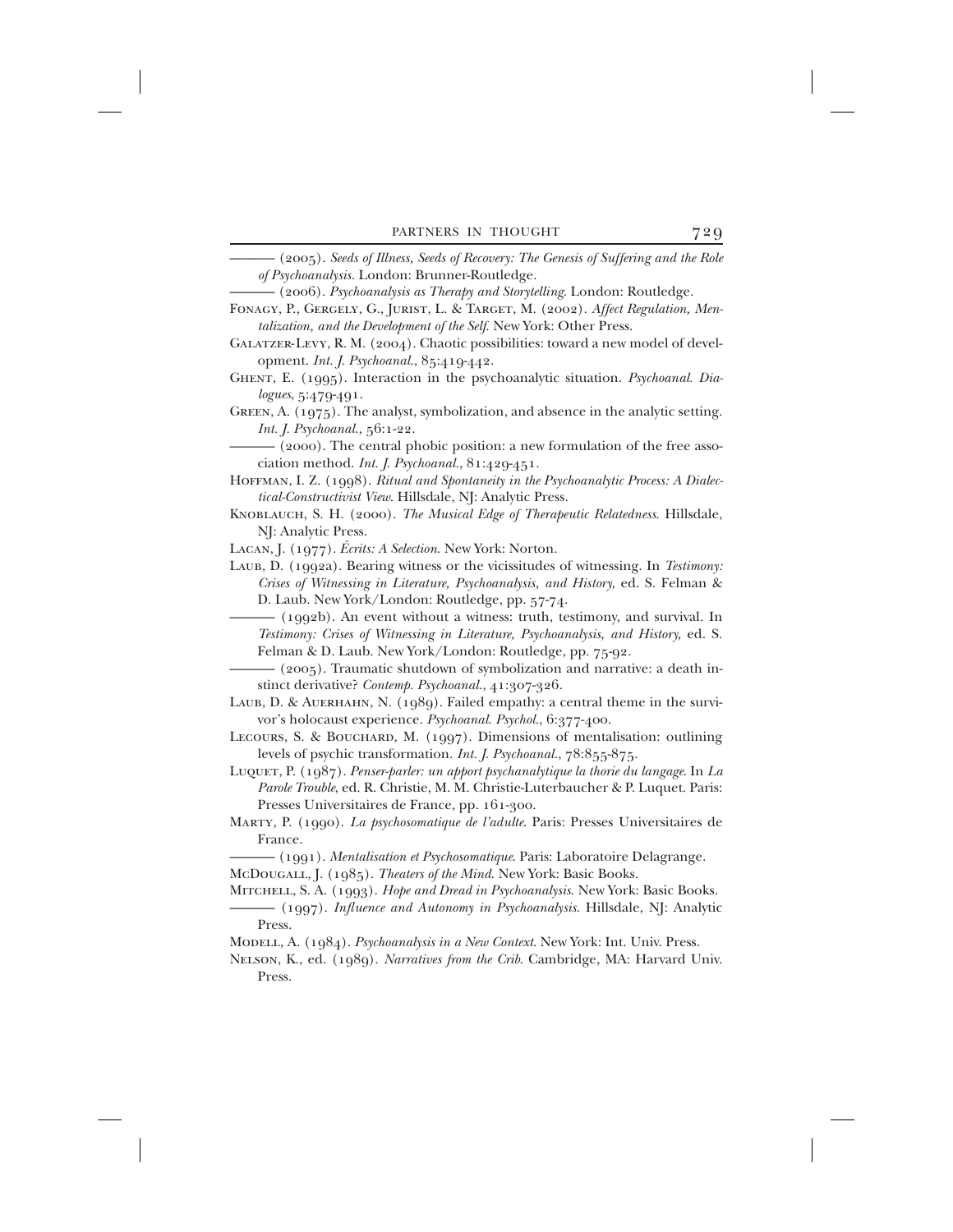- Onishi, N. (2007). Death reveals harsh side of a "model" in Japan. *New York Times*, Oct. 12.
- Pizer, S. A. (1998). *Building Bridges: The Negotiation of Paradox in Psychoanalysis*. Hillsdale, NJ: Analytic Press.
- POLAND, W. S. (2000). The analyst's witnessing and otherness. *J. Amer. Psychoanal. Assn.*, 48:17-34.
- Polkinghorne, D. E. (1988). *Narrative Knowing in the Human Sciences*. Albany, NY: State Univ. of NY Press.

Racker, H. (1968). *Transference and Countertransference*. New York: Int. Univ. Press.

Renik, O. (1993). Analytic interaction: conceptualizing technique in light of the analyst's irreducible subjectivity. *Psychoanal. Q.,* 62:553-571.

- Richman, S. (2002). *A Wolf in the Attic: The Legacy of a Hidden Child of the Holocaust*. New York: Haworth Press.
- $(2006)$ . Finding one's voice: transforming trauma into autobiographical narrative. *Contemp. Psychoanal.*, 42:639-650.
- Ricoeur, P. (1977). The question of proof in Freud's psychoanalytic writings. *J. Amer. Psychoanal. Assn.,* 25:835-871.
- ———- (1981). *Hermeneutics and the Human Sciences*. Cambridge, UK: Cambridge Univ. Press.
- Ringstrom, P. (2001). Cultivating the improvisational in psychoanalytic treatment. *Psychoanal. Dialogues,* 11:727-754.
- (2007). Scenes that write themselves: improvisational moments in relational psychoanalysis. *Psychoanal. Dialogues*, 17:69-100.
- Russell, P. L. (1991). Trauma, repetition, and affect. Paper presented at the First Symposium, Massachusetts Institute for Psychoanalysis. *Contemp. Psychoanal.*, 42:601-620, 2007.
- Sander, L. W. (1962) Issues in early mother–child interaction. *J. Amer. Acad. Child Psychiatry,* 1:141-166.
	- ———- (1988). The event-structure of regulation in the neonate–caregiver system as a biological background for early organization of psychic structure. *Progress in Self Psychol*., 3:64-77.
- Sarbin, T. (1986). *Narrative Psychology: The Storied Nature of Human Conduct*. New York: Praeger.

Schafer, R. (1983). *The Analytic Attitude*. New York: Basic Books.

- ———- (1992). *Retelling a Life: Narration and Dialogue in Psychoanalysis*. New York: Basic Books.
- Segal, H. (1957). Notes on symbol formation. *Int. J. Psychoanal.*, 38:391-397.
- Spence, D. P. (1982). *Narrative Truth and Historical Truth: Meaning and Interpretation in Psychoanalysis*. New York: Norton.

 $- (1987)$ . *The Freudian Metaphor: Toward Paradigm Change in Psychoanalysis.* New York: Norton.

Stern, D. B. (1983). Unformulated experience—from familiar chaos to creative disorder. *Contemp. Psychoanal.,* 19:71-99.